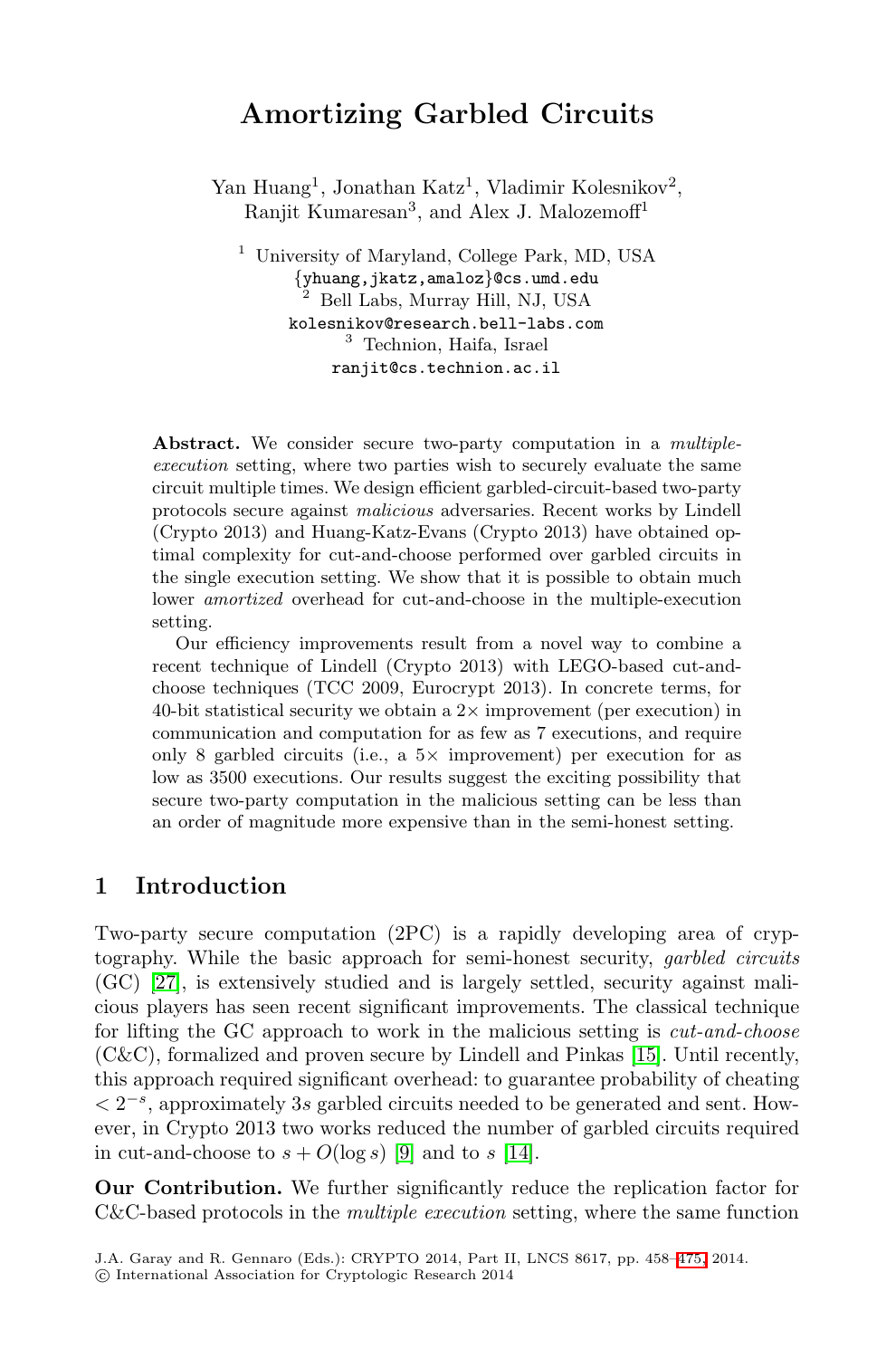(possibly with different inputs) is evaluated multiple times either in parallel or sequentially. To achieve this, we combine in a novel way the "fast  $C\&C$ " technique of Lindell [14] with the "LEGO C&C" technique [6,22].

**Our Setting and Motivation.** We consider the multiple execution setting, where two parties compute the same function on possibly different inputs either in parallel or sequentially. Here we argue that multiple evaluations of the same function is indeed a natural and frequently-occurring important scenario.

Today, 2PC is only beginning to enter practical deployment. However, we can reasonably speculate on likely future use cases. In the commercial setting, 2PC is natural in both business-to-business and business-to-customer interactions. For example, a bank customer could perform financial transactions (e.g., payments or transfers), a cell phone customer could perform private location-based queries, two businesses or government agencies might query their joint databases of cus[tom](#page-16-1)ers, etc. In all of these scenarios, many of the securely evaluated functions are the same, only differing on their inputs. In fact, we conjecture that singleexecution functions may be less likely to be used in commercial settings. This is because, as a rule-of-thumb [of](#page-16-1) security, externally-accessible interfaces need to be clean and stand[ardi](#page-17-2)zed. Allowing a small number of predetermined customer actions allows for more manageable overall security.

Additionally, many complex protocols from the research literature include multiple executions of the same function evaluated on different inputs. For example, Gordon et al. [8] propose sublinear 2PC based on oblivious RAM (ORAM). In their protocol, each ORAM step is executed by evaluating the same function using 2PC. Another frequently used subroutine is oblivious PRF, used, e.g., in the previously mentioned sublinear 2PC work [8] as well as in private database searches [4,12]. A recent such work [23] traverses the database search tree by evaluating the same match function at each tree node. Finally, any two universal circuits (of the same size) are implementing the same function.

### **1.1 Preliminaries**

Let s denote the statistical security par[ame](#page-17-0)ter; namely, an adversary can succeed in cheating with probability up to  $2^{-s}$ . Let n denote the computational security parameter. We let  $t$  denote the total number of times the parties wish to evaluate a given circuit, and let  $\rho = \rho(s, t)$  represent the number of circuits, per evaluatio[n,](#page-17-3) [th](#page-17-3)at need to be generated to achieve an error probability of  $2^{-s}$ . Before discussing our specific technical contribution[,](#page-17-4) [w](#page-17-4)[e](#page-17-5) [re](#page-17-5)call the main ideas of our building blocks.

**Fast Cut-and-Choose Using Cheating Punishment [14].** Cut-and-choose (C&C) protocols for GCs work by letting circuit constructor  $P_1$  generate and send a number of GCs to the evaluator  $P_2$ , who then chooses a subset of circuits to open and check for correctness. If the checks pass, the remaining circuits are evaluated as in Yao's protocol [27], and the final output is obtained by taking majority over the individual outputs. In concrete terms, prior works [15,25] required at least 125 circuits to be sent by  $P_1$  to guarantee security  $2^{-40}$ . Lindell's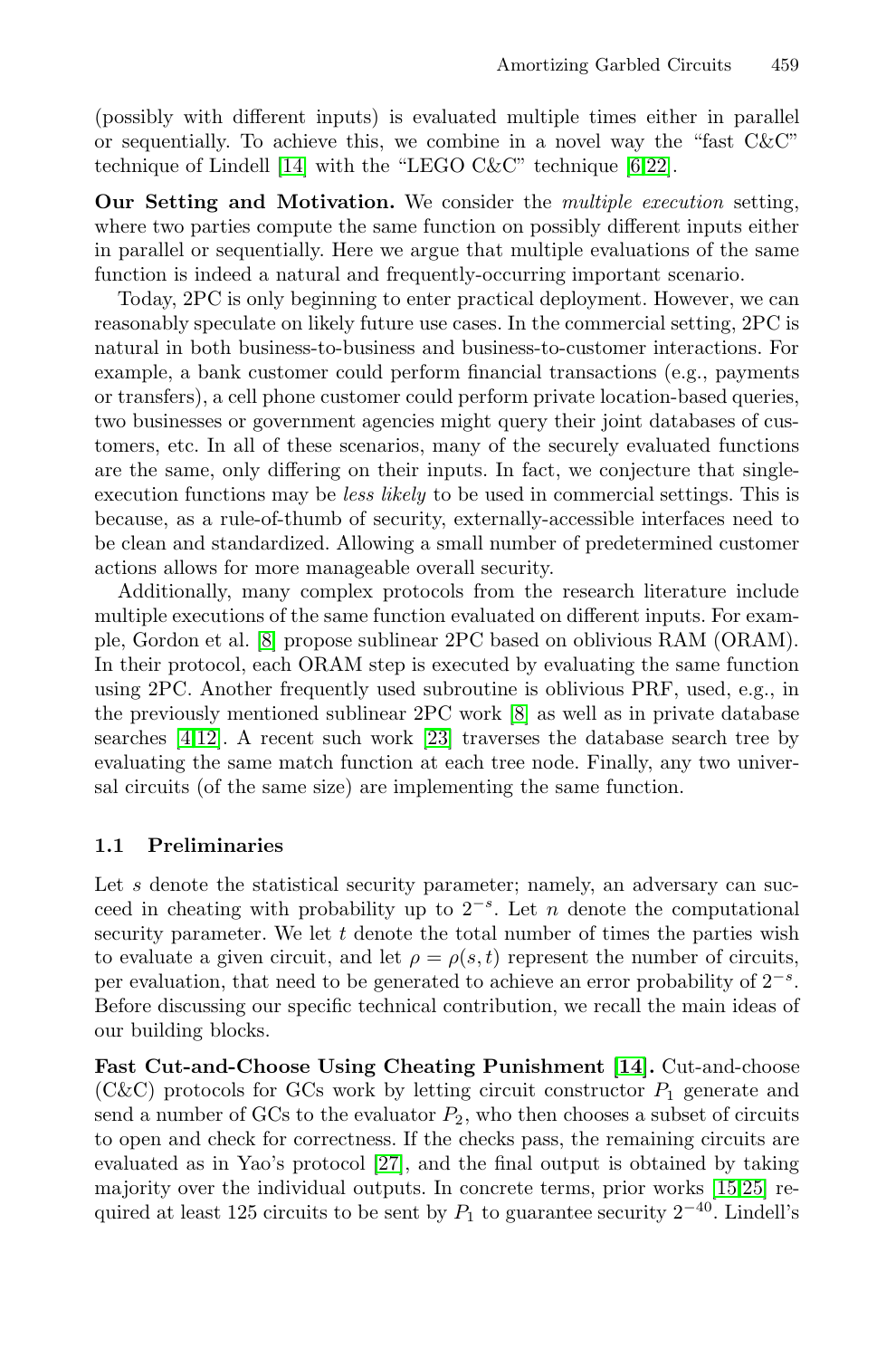improved technique [14] achieves  $2^{-s}$  security while requiring  $P_1$  to send only s circuits (i.e., 40 circuits for 2−<sup>40</sup> security).

Lindell's protocol (which we call the "fast C&C" protocol) has two phases. In the first phase,  $P_1$  with input x and  $P_2$  with input y run a modified C&C which ensures that  $P_2$  obtains a proof of cheating  $\phi$  if it receives two inconsistent output values in any two evaluation circuits. Now, if all evaluation circuits produce the same o[ut](#page-16-2)put z[,](#page-17-6)  $P_2$  locally stores z as its output. Both parties *always* continue to the second *cheating-punishment* phase. In it,  $P_1$  and  $P_2$  securely evaluate a smaller circuit C', which takes as inputs  $P_1$ 's input x and  $P_2$ 's proof  $\phi$ . ( $P_2$ )<br>inputs random values if he does not have  $\phi$ )  $P_2$  proves in zero-knowledge the inputs random values if he does not have  $\phi$ .)  $P_1$  proves in zero-knowledge the consistency of its input x between the two phases. C' outputs x to  $P_2$  if  $\phi$  is a valid proof of cheating; otherwise  $P_2$  receives nothing. The efficiency improvement is due to the fact that cheating is punished if there is any inconsistency in outputs.

**LEGO Cut-and-Choose [6,22].** These works take a different approach by implementing a two-stage C&C at the *gate* [lev](#page-17-6)el. The evaluation circuit is then constructed from the unopened garbled gates. In the first stage,  $P_1$  sends multiple garbled gates and  $P_2$  performs a standard C&C with replication factor  $\rho(s)$  =  $O(s/\log|C|)$ .  $P_2$  [ab](#page-16-2)orts if any opened gate is garbled incorrectly. In the next stage,  $P_2$  partitions the  $\rho(s)|C|$  garbled gates into buckets such that each bucket contains  $O(\rho(s))$  g[arb](#page-16-3)led gates. This two-stage C&C ensures that, except with probability  $2^{-s}$ , each bucket contains a *majority* of correctly constructed garbled gates.

To connect gates with one another, Nielsen and Orlandi [22] use homomorphic Pedersen commitments. The resulting computational efficiency is relatively poor as they perform several expensive public-key operations per gate. This is addressed in the miniLEGO work [6], where the authors (among other things) construct homomorphic commitments from oblivious transfer (OT), whose cost can be amortized by OT extension [10]. However, the overall efficiency of this construction is still lacking in concrete terms due to large constants inside the big-O notation. In particular, the communication efficiency is adversely affected by the use of asymptotically constant-rate codes that are concretely inefficient.

### **1.2 Overview of Our Approach**

Our main idea for the multiple execution setti[ng](#page-5-0) is to run t[wo-](#page-14-0)stage LEGO C&C at the circuit level, and then use fast C&C in the second stage (thereby requiring only a single correctly constructed circuit from each bucket). In particular, now the size of  $C'$  used in each execution depends only on the input and output lengths of  $C$ , and is no longer proportional to  $|C|$ . In this section, we focus only on the cut-and-choose aspect of the protocol; namely, on preventing  $P_1$ 's cheating by submitting incorrect garbled circuits. More detailed protocol descriptions for both the parallel and sequential settings can be found in Section 2 and Section 3.

In the first-stage cut-and-choose,  $P_1$  constructs and sends to  $P_2$  a total of  $\rho t$ GCs. Next,  $P_2$  requests that  $P_1$  open a random  $pt/2$ -sized subset of the garbled circuits. If  $P_2$  discovers that any opened garbled circuit is incorrectly constructed,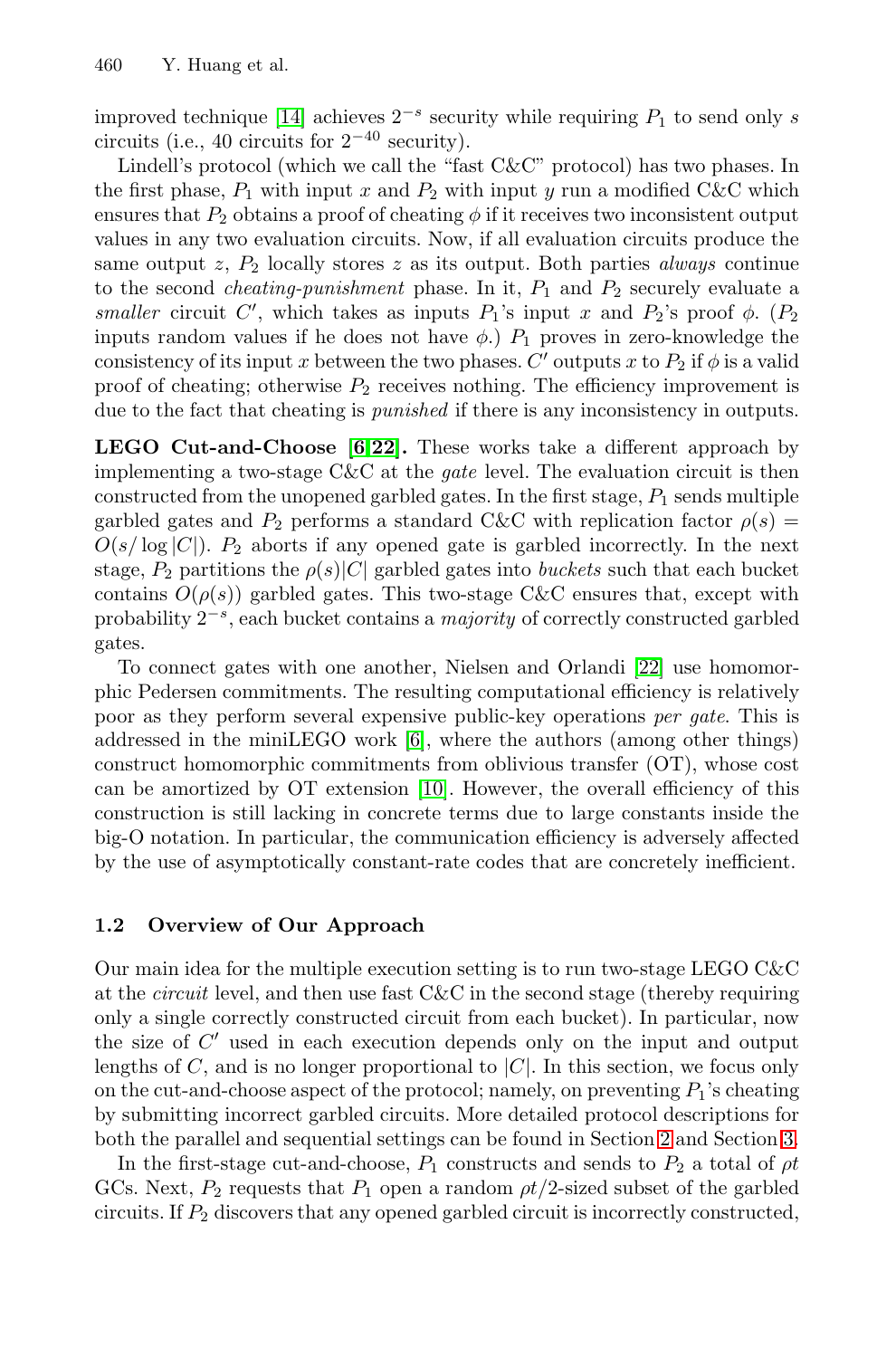**Table 1.** The number of garbled circuits required *per execution* in order to guarantee a security loss of  $\langle 2^{-40} \rangle$ . For comparison, the last two columns show the number of circuits required by the fast C&C protocol [14] in the parallel and sequential settings. Note that when using the fast C&C protocol for sequential executions we need to increase the replication factor from s to  $s + \log t$ .

| $#$ of Executions | Replication<br>parallel/sequential | parallel | Replication for Fast C&C<br>sequential |
|-------------------|------------------------------------|----------|----------------------------------------|
| 2                 | 32                                 | 40       |                                        |
| 4                 | 24                                 | 40       | 42                                     |
|                   | 20                                 | 40       | 42                                     |
| 20                | 16                                 | 40       | 44                                     |
| 100               | 12                                 | 40       | 46                                     |
| 3500              |                                    |          | 51                                     |

it aborts. Otherwise,  $P_2$  proceeds to the second stage cut-and-choose, where it randomly assigns unopened circuits to  $t$  buckets such that each bucket contains  $\rho/2$  circuits. Now, as in the fast C&C protocol [14], each of the t evaluations are executed in two phases. In the first phase of the kth execution, party  $P_2$ evaluates the  $\rho/2$  evaluation circuits contained in the kth bucket. The circuits are designed such that if  $P_2$  obtains different outputs from evaluating circuits in the kth bucket, then it obtains a proof of cheating  $\phi_k$ . Next, both parties continue to the cheating-punishment phase, where  $P_1$  and  $P_2$  securely evaluate a smaller circuit that outputs  $P_1$ 's input  $x_k$  if  $P_2$  provides a valid proof  $\phi_k$ .

Clearly,  $P_1$  succeeds in cheating only if (1) it constructed  $m \ge \rho/2$  bad circuits,  $(2)$  none of these  $m$  bad circuits were caught in the first cut-and-choose stage (i.e.,  $m \leq \rho t/2$ ), and (3) in the second stage, there exists a bucket that contains all bad circuits. It is easy to see that the probability with which m bad circuits escape detection in the first stage cut-and-choose is  $\binom{\rho t - m}{\rho t/2} / \binom{\rho t}{\rho t/2}$ . Conditioned on this event happening, the probability that a particular bucket contains all bad circuits is  $\binom{m}{\rho/2}$  $\frac{1}{1}$  $\int_{0}^{\rho t/2}$  $\frac{\rho^{ot/2}}{\rho/2}$ . Applying the union bound, we conclude that the probability that  $P_1$  succeeds in cheating is bounded by

$$
t\binom{\rho t-m}{\rho t/2}\binom{m}{\rho/2}\bigg/\binom{\rho t}{\rho t/2}\binom{\rho t/2}{\rho/2}.
$$

For any given t and s, the smallest  $\rho$ , hinging on the maximal probability of  $P_1$ 's successful attack, can be determined by enumerating over all possible values of m (i.e.,  $\{\rho/2, \rho/2+1, \ldots, \rho t/2\}$ ).

As an example, for  $t = 20$  in a parallel execution setting with  $s = 40$ , using our protocol the circuit generator needs to construct  $16 \cdot t = 320$  garbled circuits, whereas using a naïve application of Lindell's protocol [14] requires  $40 \cdot t = 800$ garbled circuits.

**Parallel vs. Sequential Executions.** As will be evident, it is important to distinguish between the settings where multiple evaluations are carried out in parallel (e.g., when all inputs are available at the start of the protocol) and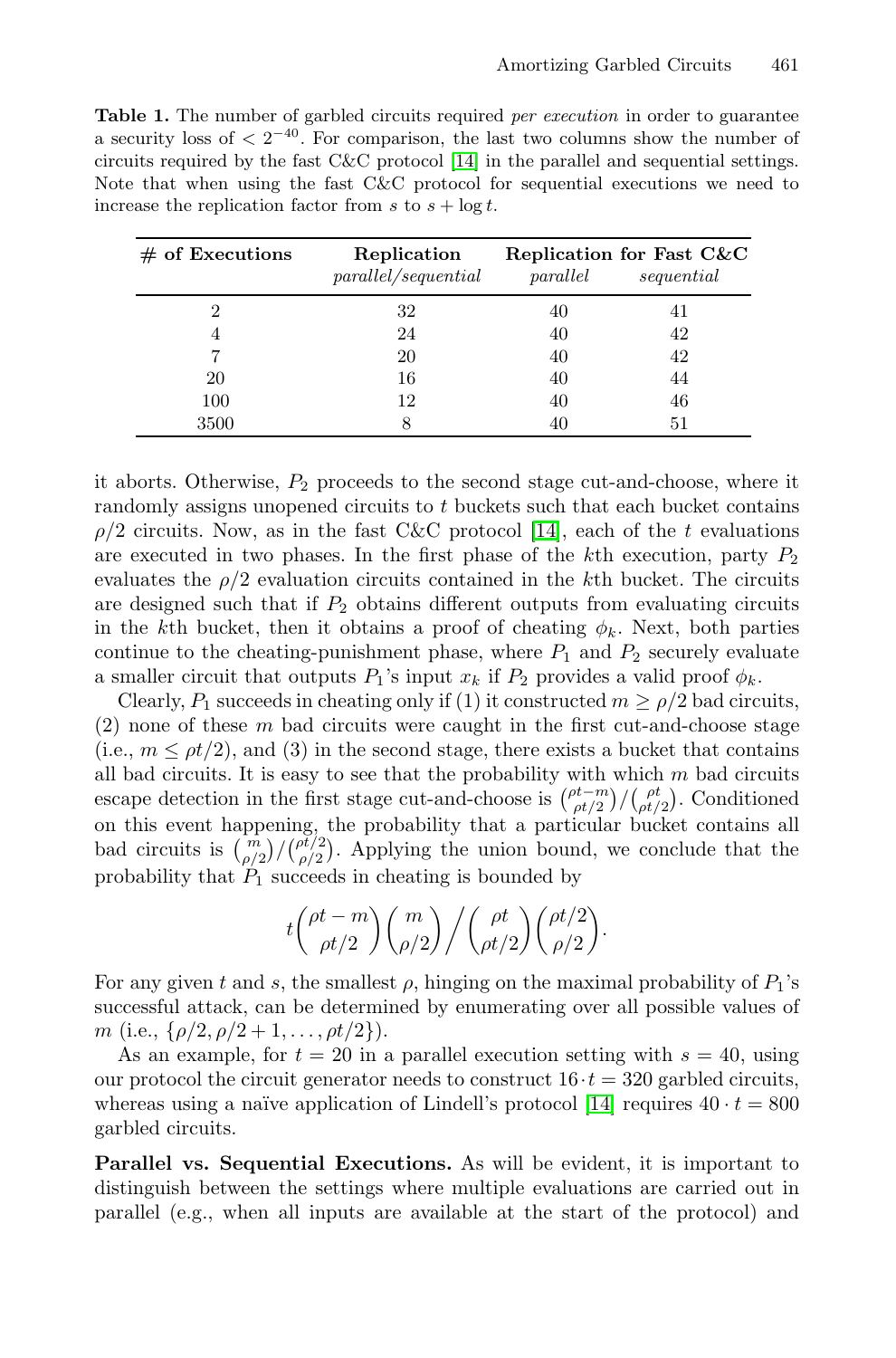where these evaluations are carried out sequentially (e.g., when not all inputs are available as they, for example, depend on the outputs of previous executions). Below, we provide an overview of the main challenges of each setting, and an outline of our solutions.

Parallel executions. Under the DDH assumption, we apply our C&C technique in the parallel execution setting by modifying Lindell's protocol [14] as follows. We construct a generalized cut-and-choose oblivious transfer [\(C&](#page-17-0)C OT) functionality that supports multi-stag[e c](#page-5-0)ut-and-choose. We call this functionality  $\mathcal{F}_{\text{mrot}}$ . Asymptotically, we can realize  $\mathcal{F}_{\text{moot}}$  using general secure computation, since the circuit for  $\mathcal{F}_{\text{moot}}$  depends only on the length of  $P_2$ 's input and is otherwise independent of the circuit. However, such a realization is extremely inefficient in practice (the size of the circuit for realizing  $\mathcal{F}_{\text{meot}}$  needs to accept inputs of length at least  $n\rho t\ell$ , where n is the computational security parameter and  $\ell$  is the input length). Instead, we show an efficient realization that is only a factor  $\rho t^2/s$  less efficient (per execution) than the modified C&C OT realization of Lindell [14]. We elaborate more on this, and other important detail[s,](#page-16-4) [in](#page-16-5) [Se](#page-17-7)ction 2.

Sequentia[l e](#page-16-6)xecutions. To prevent a malicious evaluator from choosing its inputs based on the garbled circuit, GC-based 2PC protocols perform OT before the constructor sends its GCs to the evaluator (i.e., before the cut-and-choose phase). This forces the parties, a[nd](#page-17-4) in particular the evaluator, to "commit" to their inputs before performing the cut-and-[ch](#page-14-0)oose. This, however, does not work in the sequential setting, where the parties may not know all their inputs at the beginning of the protocol. Standard solutions used in previous works [1,7,20] include assuming the garbled-circuit construction is adaptively secure or using adaptively-secure garbling [3] explicitly, assuming the programmable randomoracle model. Another issue is that since now we perform OTs for each execution separately, we can no longer use C&C OT or its variants; instead we rely on the "XOR-tree" approach of Lindell and Pinkas [15] to avoid selective failure attacks. We elaborate more on this, and other details, in Section 3.

<span id="page-4-0"></span>[Ou](#page-17-4)r solution fo[r](#page-4-0) the sequential setting readily carries over to the parallel setting. In particular, adapting our protocol from the sequential to the parallel setting may addres[s si](#page-17-8)tuations where the cost incurred by the use of  $\mathcal{F}_{\text{mcot}}$ outweighs the cost of using bo[th t](#page-17-5)he XOR-tree approach and adaptively secure garbled circuits.

## **1.3 Related Work**

Lindell and Pinkas [15] gave the first<sup>1</sup> r[igo](#page-17-9)[rou](#page-17-10)s 2PC protocol based on cut-andchoose. For  $s = 40$ , their protocol required at least  $17s = 680$  garbled circuits. Subsequent work by the same authors [16] reduced the number of circuits to 128. This was later improved by shelat and Shen [25] to 125 using a more precise analysis of the C&C approach. In Crypto 2013, two works [9,14] proposed (among other things) dramatic improvements to the number of garbled circuits that need

 $C&C$  mechanisms were previously employed in works by Pinkas [24] and Malkhi et al. [18] but these approaches were later shown to be flawed [13,19].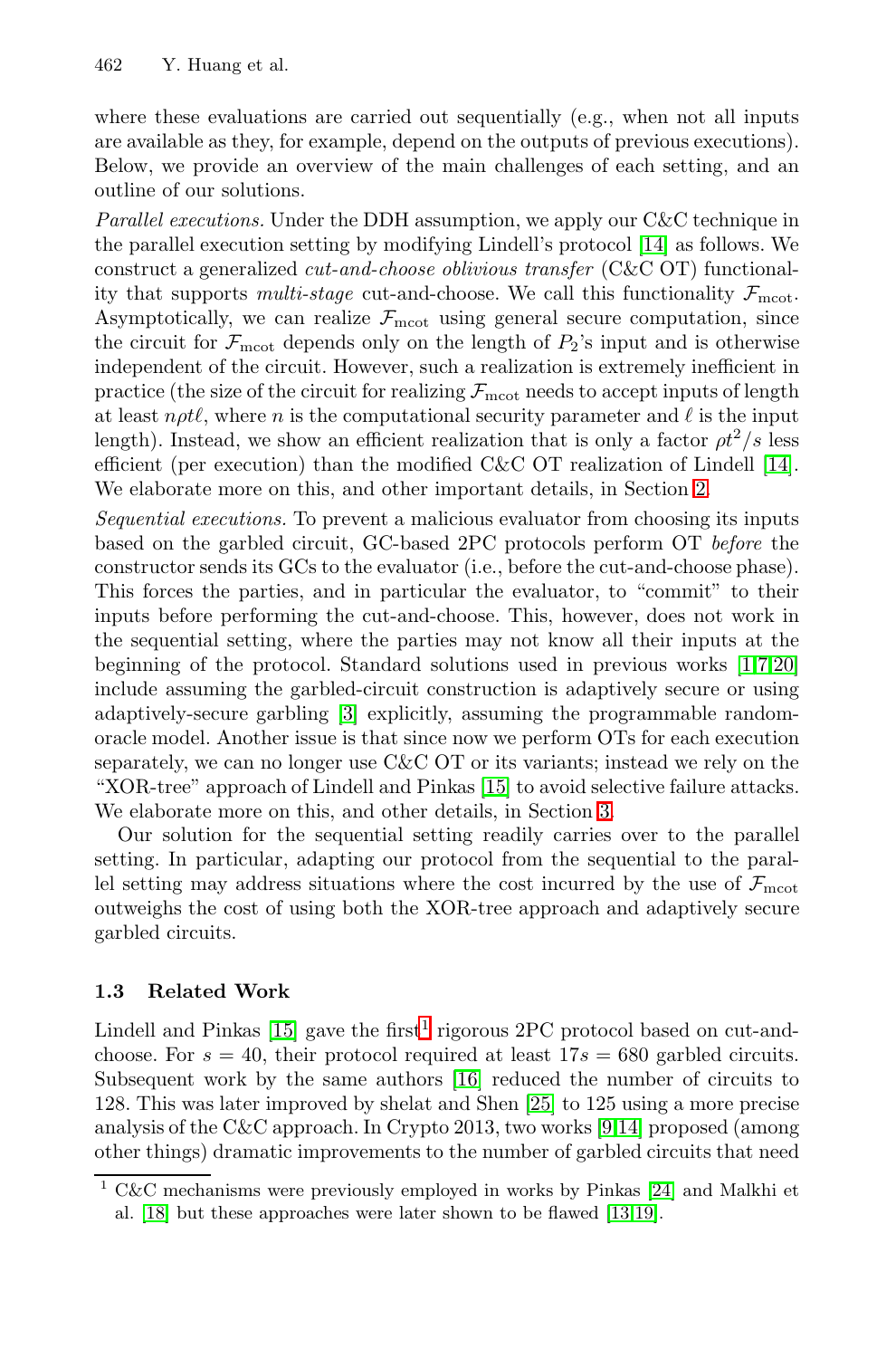<span id="page-5-0"></span>to be sent. In more detail, for achi[evin](#page-17-11)g statistical security 2−s, Huang et al.'s protocol [9] requires  $2s + O(\log s)$  circuits, where each party generates half of them, and Lindell's protocol [14] requires exactly [s](#page-17-12) circuits.

While all of the above works perform cut-and-choose over circuits, applying cut-and-choose at the gate-level has also been considered [5,6,21,22]. As discussed above, this approach naturally extends to the multiple execution setting, and furthermore is not inherently limited to considering settings where the same function is evaluated multiple times. Nielsen et al. [21] indeed show concrete efficiency improvements using gate-level cut-and-choose techniques. However, the number of rounds grows linearly with the depth of the evaluated circuit.

Finally, in independent and concurrent work, Lindell and Riva [17] also investigate the multiple execution setting, and obtain performance improvements similar to ours. An interesting difference between our works is that while we always let the evaluator pick half the circuits to check, they show that varying the number of check circuits can lead to an additional performance improvement.

# **2 The P[ara](#page-17-0)llel Execution Setting**

Consider a setting where two parties wis[h](#page-17-8) [to](#page-17-8) securely evaluate the same function multiple times in parallel. Let  $f$  denote the function of interest, and let  $t$  denote the number of times [the p](#page-5-1)arties wish to evaluate f. Let  $P_1$ 's (resp.,  $P_2$ 's) input in the kth [exe](#page-17-4)cution be  $x_k$  (resp.,  $y_k$ ), and let  $x = (x_1, \ldots, x_t)$  and  $y = (y_1, \ldots, y_t)$ . We define  $f^{(t)}(x,y) = (f(x_1,y_1),...,f(x_t,y_t)).$ <br>We adapt Lindell's protocol [14] to support

<span id="page-5-1"></span>We adapt Lindell's protocol [14] to support our cut-and-choose technique in the parallel execution setting. The main difficulty is the design and construction of a generalization of cut-and-choose oblivious transfer [16] which we use to avoid the "selective failure attack" where a malicious  $P_1$  constructs invalid keys for  $P_2$ 's input wires to try and deduce  $P_2$ 's inputs based on if  $P_2$  aborts execution or not. We discuss this more in Section 2.1. We note that the na¨ıve idea of using the XOR-tree approach [15] in our setting does not appear to work without using adaptively secure garbled circuits. Specifically, it is no longer clear how  $P_1$ , without any knowledge of which circuits will end up as evaluation circuits, can batch  $P_2$ 's input keys together in a way that lets  $P_2$  learn different sets of input keys corresponding to different evaluation circuits and yet within each evaluation bucket guaranteei[ng](#page-17-8) [t](#page-17-8)hat  $P_2$  can learn only input keys corresponding to the same set of inputs.

We give details of our protocol construction for the parallel executions setting in Section 2.2.

## **2.1 Generalizing Cut-and-Choose Oblivious Transfer**

Cut-and-choose oblivious transfer (C&C OT) [16] is an extension of standard one-out-of-two oblivious transfer  $(OT)$ . The sender inputs L pairs of strings, and the receiver inputs L selection bits to select one string out of each pair of sender strings. The receiver also inputs a set  $J$  of size  $L/2$  that consists of indices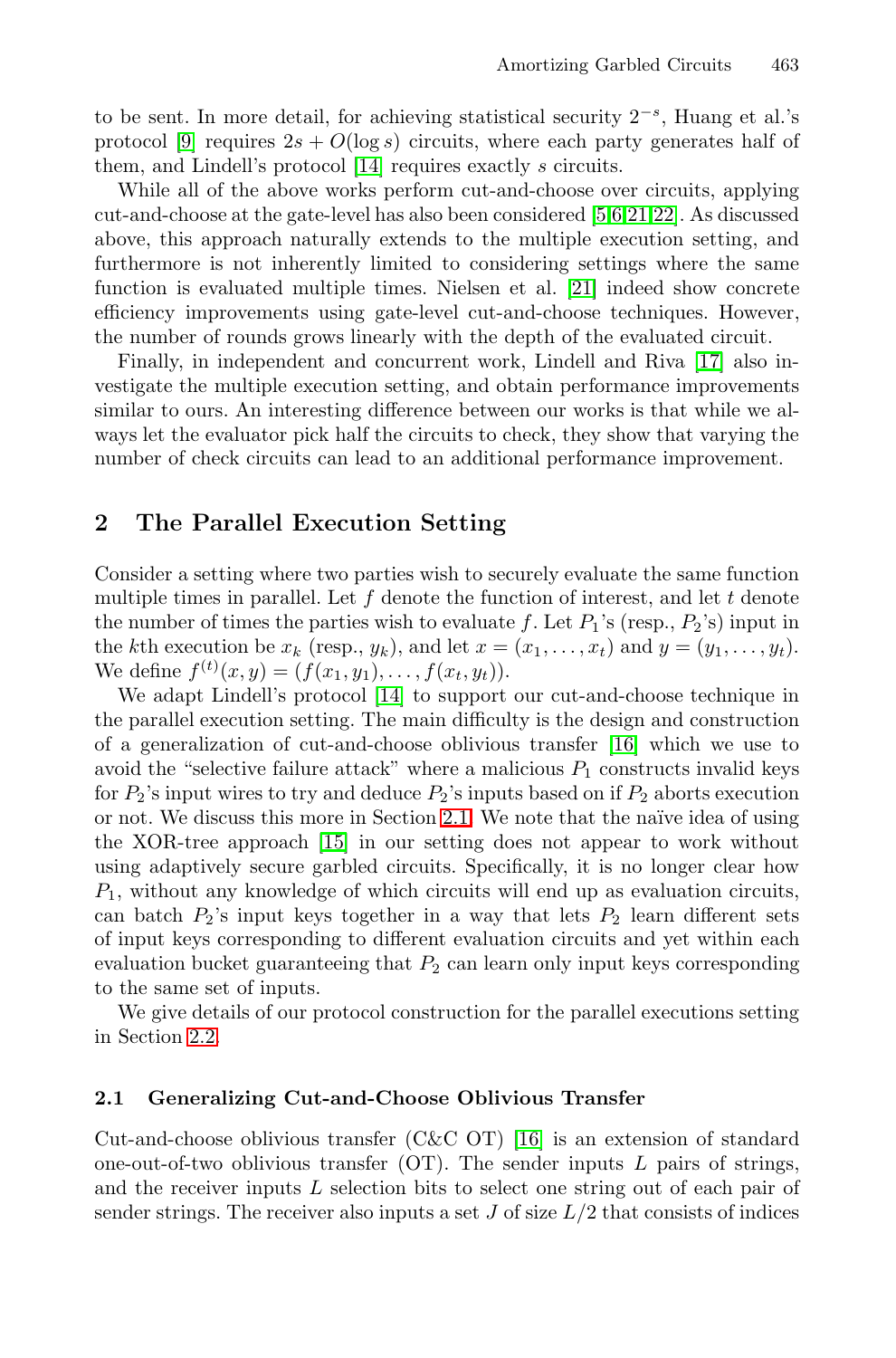<span id="page-6-0"></span>**Inputs:**  $P_1$  inputs  $\ell$  vectors  $\mathbf{x}_i$ , each containing s pairs of values  $x_0^{i,j}, x_1^{i,j} \in \{0,1\}^{n \times n}$ ,<br>  $i \in [\ell]$ ,  $i \in [\ell]$ . In addition,  $P_i$  inputs  $\varepsilon$  "chock values"  $\chi_i \in \{0,1\}^{n \times n}$ ,  $i \in [\ell], j \in [s]$ . In addition,  $P_1$  inputs s "check values"  $\chi_1, \ldots, \chi_s \in (\{0, 1\}^n)^s$ .<br>  $P_2$  inputs  $\sigma_i$   $\sigma_i \in \{0, 1\}$  and a set of indices  $I \subset [s]$  $- P_2$  inputs  $\sigma_1, \ldots, \sigma_\ell \in \{0, 1\}$  and a set of indices  $J \subseteq [s]$ . **Outputs:**  $P_1$  receives no output.  $P_2$  receives the followin[g:](#page-17-0)  $-$  For every  $i \in [\ell]$  and  $j \in J$ ,  $P_2$  receives  $(x_0^{i,j}, x_1^{i,j})$ .<br>  $-$  For every  $i \in [\ell]$ ,  $P_2$  receives  $(x_i^{i,1}, x_i^{i,j})$ . **−** For every  $i \in [\ell], P_2$  receives  $\langle x_i^{i,1}, \ldots, x_{\sigma_i}^{i,s} \rangle$ .<br> **−** For every  $k \notin I$ , Pe receives  $\chi_i$ . **–** For every  $k \notin J$ ,  $P_2$  receives  $\chi_k$ . In other words,  $P_2$  receives  $\{\chi_j\}_{j\in [s]\setminus J}$  and  $\{\{x_{\sigma_i}^{i,j}\}_{j\in [s]\setminus J}, \{(x_0^{i,j}, x_1^{i,j})\}_{j\in J}\}_{i\in [\ell]}.$ 



where it wants *both* the sender's inputs to be revealed. Note that for indices not contained in J, only those sender inputs that correspond to the receiver's selection bits are revealed. In applications to secur[e co](#page-17-8)mputation, and in particular when transferring input keys corresponding t[o a](#page-17-8) particular input wire across all evaluation circuits, one needs single-choice cut-and-choose oblivious transfer, where the receiver is restricted t[o i](#page-6-0)nputting the *same* selection bit in all the  $L/2$ instances where it receives exactly one out of two sender strings. Furthermore, when transferring input keys for multiple input wires, it is crucial that the subset  $J$  input by the receiver is the same across each instance of single-choice  $C\&C$ OT executed for all input wires. This variant, called batch single-choice C&C OT, can be realized from the decisional Diffie-Hellman problem [16].

Lindell [14] presented a variant of batch single-choice C&C OT [16] in order to address settings where [th](#page-7-0)e check set  $J$  input by the receiver may be of arbitrary size. We denote this variant by  $\mathcal{F}_{\text{ccot}}$ ; see Figure 1 for the formal description. In this variant, in addition to obtaining one of the two sender inputs for pairs whose indices are not in  $J$ , [th](#page-17-0)e receiver also obtains a "check value" for each index not in J. These check values are used to confirm whether or not a circuit is an evaluation circuit.

For our purposes, we introduce a new variant of  $\mathcal{F}_{\text{ccot}}$ , which we call batch single-choice multi-stage C&C OT. We denote this primitive by  $\mathcal{F}_{\text{mrot}}$  and present its formal description in Figure 2. At a high level, our variant differs from  $\mathcal{F}_{\text{ccot}}$  in that receiver  $P_2$  can now input multiple sets  $J_1,\ldots,J_t$  (where J is now implicitly defined as  $[\rho t] \setminus \cup_{k \in [t]} J_k$  and make independent selections for each of  $J_1, \ldots, J_t$ . Unlike in Lindell's scheme [14], we only need to consider sets  $J_1, \ldots, J_t$  whose sizes are pre-specified in order to provide the desired security guarantees. However, as in the  $\mathcal{F}_{\text{ccot}}$  functionality,  $\mathcal{F}_{\text{mcot}}$  (1) does not require sets  $J_1, \ldots, J_t$  to be of a particular size, and (2) delivers "check values" for indices contained in each of  $J_1, \ldots, J_t$ . These check values are used to confirm whether a circuit is an evaluation circuit in the k<sup>th</sup> bucket for some  $k \in [t]$ .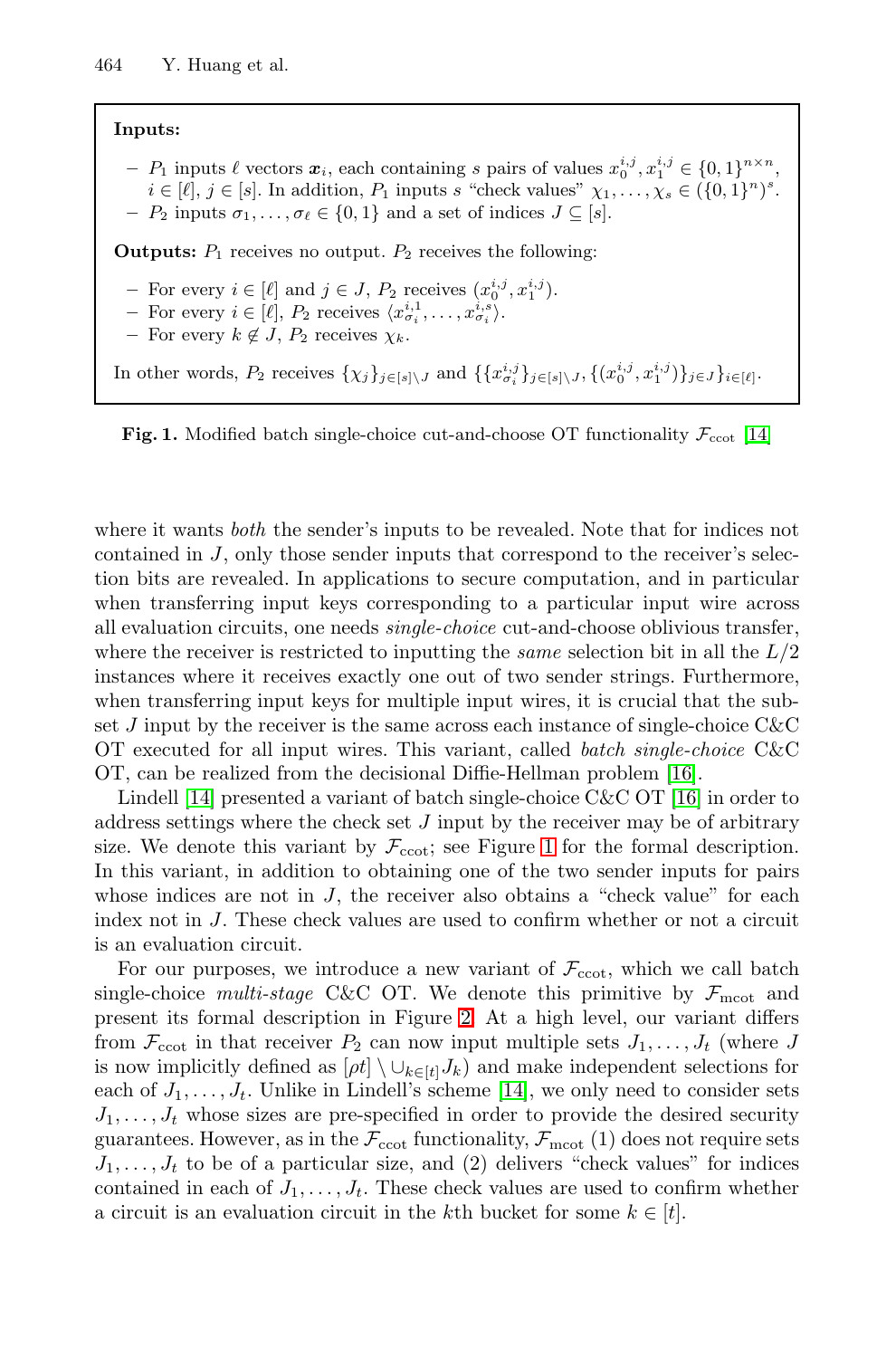#### **Inputs:**

 $P_1$  inputs  $\ell$  vectors  $\mathbf{x}_i$ , each containing  $\rho t^2$  pairs  $x_0^{i,j}, x_1^{i,j} \in \{0,1\}^n$ . In addition  $P_1$  inputs  $\sigma t^2$  "check values"  $x_0^1$ ,  $\sigma t$ ,  $x_0^1$ ,  $\sigma t$ ,  $\epsilon$ ,  $\epsilon$ ,  $\epsilon$ ,  $\epsilon$ ,  $\epsilon$ ,  $\epsilon$ tion,  $P_1$  inputs  $\rho t^2$  "check values"  $\chi_1^1, \ldots, \chi_{\rho t}^1; \ldots; \chi_1^t, \ldots, \chi_{\rho t}^t \in \{0, 1\}^n$ .<br>  $P_2$  inputs  $\sigma_1 = (\sigma_1, \ldots, \sigma_{\rho t})$   $\sigma_t = (\sigma_1, \ldots, \sigma_{\rho t}) \in \{0, 1\}^{\ell}$  and **−**  $P_2$  inputs  $\sigma_1 = (\sigma_{1,1}, \ldots, \sigma_{1,\ell}), \ldots, \sigma_t = (\sigma_{t,1}, \ldots, \sigma_{t,\ell}) \in \{0,1\}^{\ell}$  and sets *I*, that are pairwise non-intersecting subsets of [*ot*]

```
J_1,\ldots,J_t that are pairwise non-intersecting subsets of [\rho t].
```
**Outputs:** Party  $P_1$  receives no output. Party  $P_2$  receives the following:

- **–** For every  $k \in [t]$  and for every  $j \in J_k$ , party  $P_2$  receives  $\chi_j^k$ .<br>
 Let  $I = [at] \setminus \cup_{k \in [t]} I_k$  For every  $i \in [l]$  and  $i \in [at]$ .
- <span id="page-7-0"></span> $-$  Let  $J = [\rho t] \setminus \cup_{k \in [t]} J_k$ . For every  $i \in [\ell]$  and  $j \in [\rho t]$ :
	- If  $j \in J$ , then  $P_2$  receives  $(x_0^{i,j}, x_1^{i,j})$ .<br>• Otherwise, if there exists a (unique
	- Otherwise, if there exists a (unique)  $k \in [t]$  such that  $j \in J_k$ , then  $P_2$ receives  $x_{\sigma_{k,i}}^{i,j}$ .

In other words,  $P_2$  receives sets  $\{\chi_j^1\}_{j \in J_1}, \ldots, \{\chi_j^t\}_{j \in J_t}$  and  $\{\{x_{\sigma_{1,i}}^{i,j}\}_{j \in J_1}, \ldots,$  ${x_{\sigma_{t,i}}^{i,j}}_{j\in J_t}, \{(x_0^{i,j}, x_1^{i,j})\}_{j\in J}\}_{i\in [\ell]}.$ 

**Fig. 2.** Batch single-choice multi-stage cut-and-choose OT functionality  $\mathcal{F}_{\text{mct}}$ 

**Designing the**  $\mathcal{F}_{\text{mcot}}$  **Functionality.** As in  $\mathcal{F}_{\text{ccot}}$ , the sender  $P_1$  inputs  $\ell$  vectors  $x_1, \ldots, x_\ell$  each of length  $\rho t$ , where each element in the vector is a pair of values (corresponding to the 0-key and the 1-key of a given garbled wire). In addition,  $P_1$ inputs  $\rho t^2$  "check values". Receiver  $P_2$  inputs t vectors  $\sigma_1, \ldots, \sigma_t$  each of length  $\ell$  and pairwise non-intersecting sets  $J_1, \ldots, J_t$ . Upon receiving these inputs from P<sub>1</sub> and P<sub>2</sub>, the functionality computes  $J = [\rho t] \setminus \cup_{k \in [t]} I_k$ , and delivers, for each  $j \in J$ , the j<sup>th</sup> element (i.e., both values in the j<sup>th</sup> pair) in each of the  $\ell$  vectors. Next, for every  $k \in [t]$  and for each  $j \in J_k$ , the functionality delivers to  $P_2$  the  $\sigma_{k,i}$  value in the *j*th pair of vector  $x_i$  for every  $i \in [\ell]$  along with the check value  $\chi^k_j$ .

Realizing  $\mathcal{F}_{\text{moot}}$  in the  $\mathcal{F}_{\text{ccot}}$ -hybrid model. We now proceed to construct a protocol for  $\mathcal{F}_{\text{meot}}$ . Our goal is to provide an information-theoretic reduction from  $\mathcal{F}_{\text{meot}}$  to  $\mathcal{F}_{\text{ccot}}$ . We first consider a naïve approach which serves as a warm-up to our final construction and provides intuition behind our definition of  $\mathcal{F}_{\text{mcoat}}$ .

The naïve approach. We propose the following natural approach to realizing  $\mathcal{F}_{\text{moot}}$  from  $\mathcal{F}_{\text{ccot}}$ :  $P_1$  first performs a t-out-of-t additive secret sharing of all input keys corresponding to  $P_2$ 's inputs. In addition,  $P_1$  chooses  $\rho t^2$  check values. Next,  $P_1$  and  $P_2$  interact with the  $\mathcal{F}_{\text{ccot}}$  functionality t times in parallel. In the kth interaction,  $P_1$  provides the kth additive share of its input plus  $\rho t$  check values  $\chi_1^k, \ldots, \chi_{pt}^k$  (i.e., a check value for each circuit that could potentially be<br>an evaluation circuit in the kth execution), while  $P_2$  provides its inputs for the an evaluation circuit in the  $k$ th execution), while  $P_2$  provides its inputs for the kth execution along with a set  $[\rho t] \setminus J_k$ , where  $J_k$  indicates the indices of the evaluation circuits to be used in the kth execution. Let  $J = [\rho t] \setminus \cup_{k \in [t]} J_k$ . At the end of the interaction,  $P_2$  obtains (1) all t additive shares of input keys, and therefore all input keys, for circuits  $GC_j$  with  $j \in J$ , and (2) all t additive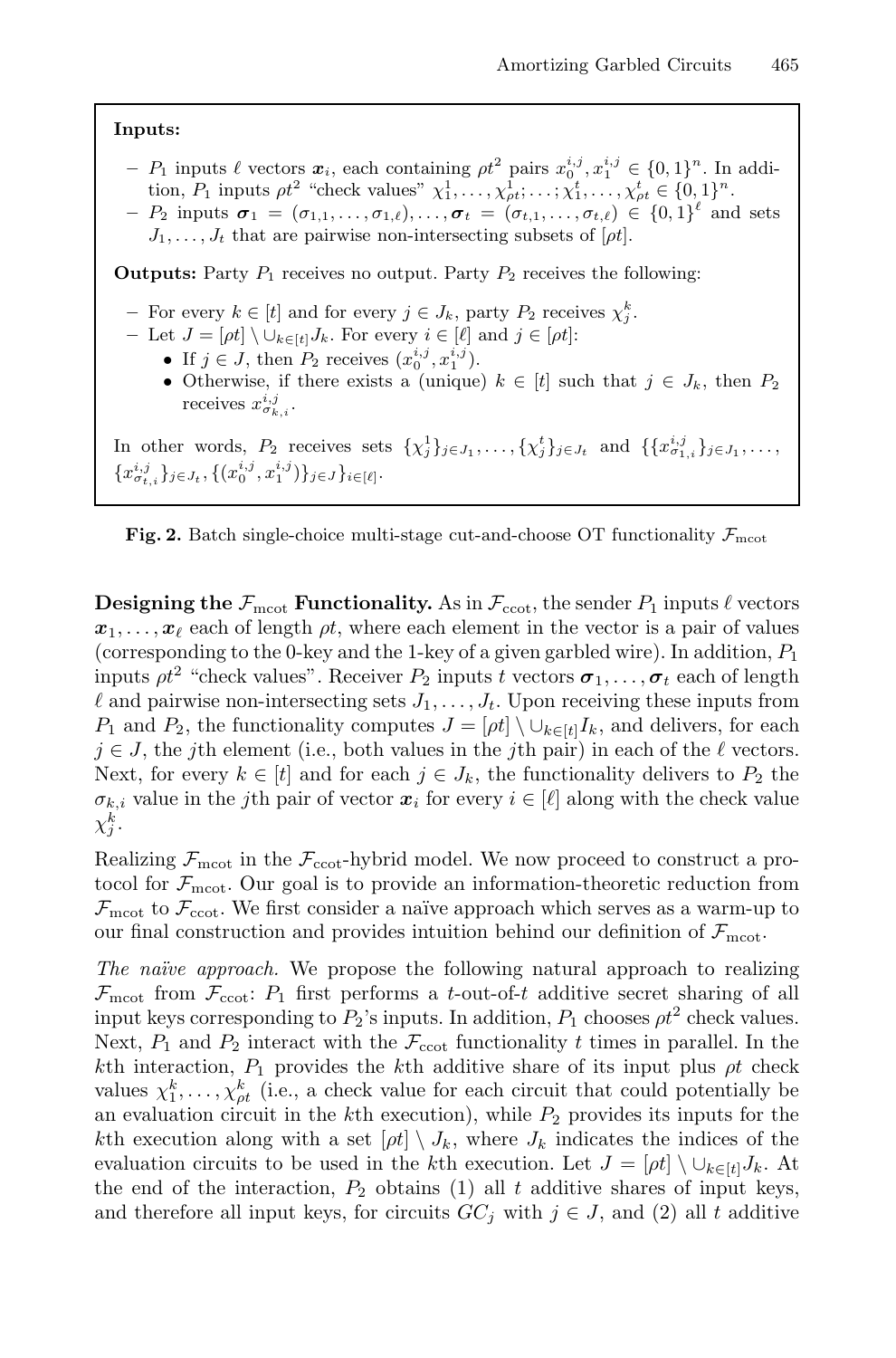shares of input keys that *correspond to its actual input* in the k<sup>th</sup> execution, and therefore its input keys, along with check values for circuits  $GC_i$  with  $j \notin J$ .

Note, in particular, that for the check circuits,  $P_2$  does not obtain the check values, and for the evaluation circuits,  $P_2$  does not obtain both input keys. Thus, the above protocol seems to successfully fulfill our requirements from the  $\mathcal{F}_{\text{moot}}$ functionality. However, note that there is no mechanism in place to enforce that  $P_2$  supplies non-intersecting sets  $J_1,\ldots,J_k$ . In the following we show that this prevents the above protocol from realizing  $\mathcal{F}_{\text{meot}}$ .

Suppose  $t = 2$ . A malicious  $P_2$  may input overlapping sets  $J_1, J_2$  to  $\mathcal{F}_{\text{ccot}}$ . The consequence of this is that  $P_2$  now possesses check values  $\chi_j^1$  and  $\chi_j^2$  for  $j \in J_1 \cap J_2$ . Clearly the functionality  $\mathcal{F}_{\text{max}}$  does not allow this. On the other  $j \in J_1 \cap J_2$ . Clearly, the functionality  $\mathcal{F}_{\text{mcot}}$  does not allow this. On the other hand, recall that the input keys are all additively shared, and as a result  $P_2$ does not possess input keys corresponding to its input in circuit  $GC_j$  unless its input in both executions are identical. At the surface, there does not seem to be any attack due to this malicious strategy. Sure,  $P_2$  can now equivocate on assigning  $GC<sub>i</sub>$  to either the first evaluation bucket or the second evaluation. However, as observed earlier, it either has no corresponding keys, or it is going to evaluate both circuits on the same input, say  $y$  (in which case it seems immaterial whether j is revealed as part of  $J_1$  or  $J_2$ ). Unfortunately, we show that the above strategy for malicious  $P_2$  is not simulatable. In particular, at the end of the interaction with  $\mathcal{F}_{\text{ccot}}$ , the simulator successfully extracts  $P_2$ 's input in the first and second execution, but is now unable to decide on how to fake the garbled circuit  $GC_i$ . On the one hand, if  $j \in J_1$ , then the fake garbled circuit has to output  $z_1 = f(x_1, y)$ . On the other hand, if  $j \in J_2$ , then the fake garbled circuit has to output  $z_2 = f(x_2, y)$ . Therefore, the simulator has to choose on how to fake  $GC_j$  in the dark. Note that a simulation strategy for this specific case that decides to fake  $GC_j$  to output  $z_1$  with probability  $1/2$ , and to output  $z_2$  with probability  $1/2$ , does indeed succeed with probability  $1/2$ . However, this strategy does not extend well to the case when  $t$  is large.

The discussion above motivates our definition of  $\mathcal{F}_{\text{moot}}$ ; in particular, it reinforces why  $\mathcal{F}_{\text{moot}}$  must deliver at most one check value per circuit. In the following, we explain how to modify the naïve construction to enforce this.

Our approach. The high level idea behind our protocol is to let  $P_1$  perform independent additive sharings of both the input values as well as the check values. Then  $P_1$  and  $P_2$  query the  $\mathcal{F}_{\text{ccot}}$  functionality t times to transfer the values as required by  $\mathcal{F}_{\text{moot}}$ . We detail this below, explaining it in the context of our secure computation protocol.

Let  $(x_0^{i,j}, x_1^{i,j})$  be the input keys corresponding to  $P_2$ 's *i*th input wire in<br>  $\therefore$  First  $P_2$  performs a *t*-out-of-*t* additive secret sharing of all input val- $GC_i$ . First,  $P_1$  performs a t-out-of-t additive secret sharing of all input values corresponding to  $P_2$ 's inputs; i.e., for each  $i \in [\ell], j \in [\rho t], P_1$  secret shares  $x_0^{i,j}$  (resp.,  $x_1^{i,j}$ ) into  $\{x_0^{i,j,k}\}_{k\in[t]}$  (resp.,  $\{x_1^{i,j,k}\}_{k\in[t]}$ ).  $P_1$  then chooses  $\sigma^2$  aboat values  $\{x_0^{k-1}, \dots, x_{k-1}^{k-1}\}$  then performs a  $\mathcal{O}(\ell(\ell-1)+1)$  out of  $\rho t^2$  check values  $\{\chi_1^k,\ldots,\chi_{k}^k\}_{k\in[t]}$ . It then performs a  $(2\ell(t-1)+1)$ -out-of-<br> $(2\ell(t-1)+1)$  edditive changes of each value  $\chi^k$  to obtain above denoted  $\tilde{\chi}^k$  $(2\ell(t-1)+1)$  additive sharing of each value  $\chi_j^k$  to obtain shares denoted  $\tilde{\chi}_j^k$ ,  $\{\chi_{0,k}^{i,j,k'}, \chi_{1,k}^{i,j,k'}\}_{k' \in [t] \setminus \{k\}, i \in [\ell]}$ . Then, instead of creating inputs to  $\mathcal{F}_{\text{ccot}}$  using  $x_c^{i,j,k}$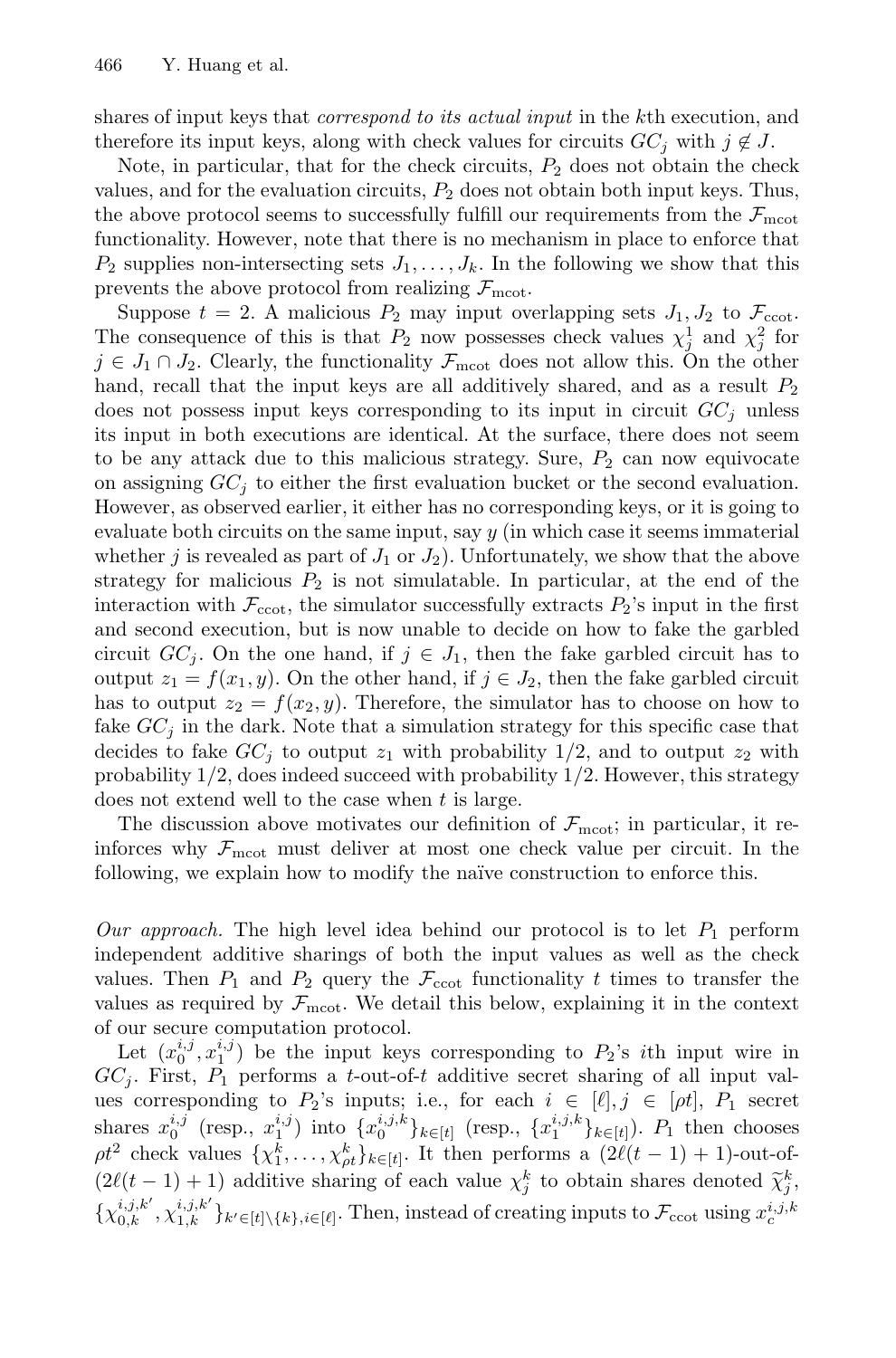shares alone,  $P_1$  instead creates a "share block"  $X_c^{i,j,k} = (x_c^{i,j,k}, \chi_{c,1}^{i,j,k}, \ldots, \chi_{c,t}^{i,j,k})$ .<br>That is a share block  $X_c^{i,j,k}$  sortains in addition to a share of the input leve a That is, a share block  $X_c^{i,j,k}$  contains, in addition to a share of the input key, a share of all check values corresponding to circuit  $GC$ . share of all check values corresponding to circuit  $GC_i$ .

Next,  $P_1$  and  $P_2$  run t instances of  $\mathcal{F}_{\text{ccot}}$  in parallel. In the kth interaction, in addition to the *pt* check value shares  $\tilde{\chi}_1^k, \ldots, \tilde{\chi}_{pt}^k, P_1$  provides its *k*th share<br>block while *P<sub>2</sub>* provides its inputs for the *k*<sup>th</sup> execution along with a set  $\lceil ct \rceil$ . block while  $P_2$  provides its inputs for the kth execution along with a set  $[\rho t] \setminus J_k$ , where  $J_k$  indicates the indices of the evaluation circuits to be used in the kth execution. Let  $J = [\rho t] \setminus \cup_{k \in [t]} J_k$ . At the end of the interaction,  $P_2$  obtains (1) all t share blocks of input keys, and therefore all input keys, for circuits  $GC<sub>j</sub>$ with  $j \in J$ , and (2) all t share blocks of input keys that *correspond to its actual* input in the kth execution, and therefore its input keys, along with a check value  $\widetilde{\chi}_j^k$  for circuits  $GC_j$  with  $j \in J_k$ .<br>Note in particular that for  $\epsilon$ 

Note, in particular, that for each check circuit  $GC<sub>i</sub>$ ,  $P<sub>2</sub>$  does not obtain the check value  $\chi_j^k$  for any k, because it always misses the check value share  $\tilde{\chi}_j^k$ .<br>For each evaluation circuit  $GC$ , with  $i \in I$ , B, does not obtain both input For each evaluation circuit  $GC_j$  with  $j \in J_k$ ,  $P_2$  does not obtain both input keys, and more importantly can obtain at most one check value (which is  $\chi_j^k$ ).<br>This is because share blocks contain shares of input keys as well as shares of This is because share blocks contain shares of input keys as well as shares of check values. For an evaluation circuit, party  $P_2$  always misses a share block,<br>and consequently shares of all values  $x^{k'}$  with  $k' \neq k$ . Furthermore, if  $P_2$  wants and consequently shares of all values  $\chi_j^{k'}$  with  $k' \neq k$ . Furthermore, if  $P_2$  wants to ensure it receives  $\chi_j^k$ , then it should never input  $J_{k''}$  such that  $k'' \neq k$  and  $j \in I_{k''}$ . This is because for  $j \in I_{k''}$ . By is guaranteed to miss a share block yet  $j \in J_{k''}$ . This is because for  $j \in J_{k''}, P_2$  is guaranteed to miss a share block<br>that contains an additive share of  $x^k$ . Note that the above observations suffice that contains an additive share of  $\chi_j^k$ . Note that the above observations suffice<br>to deal with a malicious  $P_2$  that inputs overlapping sets since in this case  $P_2$ to deal with a malicious  $P_2$  that inputs overlapping sets since in this case  $P_2$ fails to obtain any check values corresponding to indices in the intersection.

The formal description of the protocol in the  $\mathcal{F}_{\text{ccot}}$ -hybrid model can be found in Figure 3. We prove the following in the full version.

**Theorem 1.** There exists a protocol perfectly realizing  $\mathcal{F}_{\text{meot}}$  in the  $\mathcal{F}_{\text{ccot}}$ -hybrid model.

## **2.2** Using  $\mathcal{F}_{\text{meot}}$  in the Parallel Execution Setting

The input vectors  $x_i$ , for  $i \in [\ell]$ , contain the key pairs associated with the *i*th input wire for  $P_2$  in each of the *pt* circuits. The vector  $\sigma_k$  corresponds to the inputs used by  $P_2$  in the kth execution. An honest  $P_2$  chooses sets  $J_1, \ldots, J_t$  such that they are pairwise non-intersecting and each set is of size exactly  $\rho/2$ . The main observation is that, for a given execution  $k \in [t]$ ,  $P_2$  obtains check values  $\chi_j^k$  from  $\mathcal{F}_{\text{meot}}$  only for  $j \in J_k$ . Therefore, once the parties complete the inter-<br>action with  $\mathcal{F}_{\text{meas}}$  and  $P_k$  sends all the garbled circuits, we let  $P_k$  determine the action with  $\mathcal{F}_{\text{moot}}$  and  $P_1$  sends all the garbled circuits, we let  $P_1$  determine the evaluation circuits in each bucket based on whether  $P_2$  sends the corresponding check values. At this point,  $P_1$  checks that each bucket of evaluation circuits is well-defined and that these buckets are of equal size, i.e.,  $\rho/2$ . If not,  $P_1$  aborts. To overcome technical difficulties, we also require  $P_2$  to provide "check values" for the check circuits as well. A check value for check circuit  $GC_i$ , denoted  $\chi_i$ , may simply be the set of all input keys (i.e., both the 0-key and the 1-key) on all wires in circuit  $GC_i$ .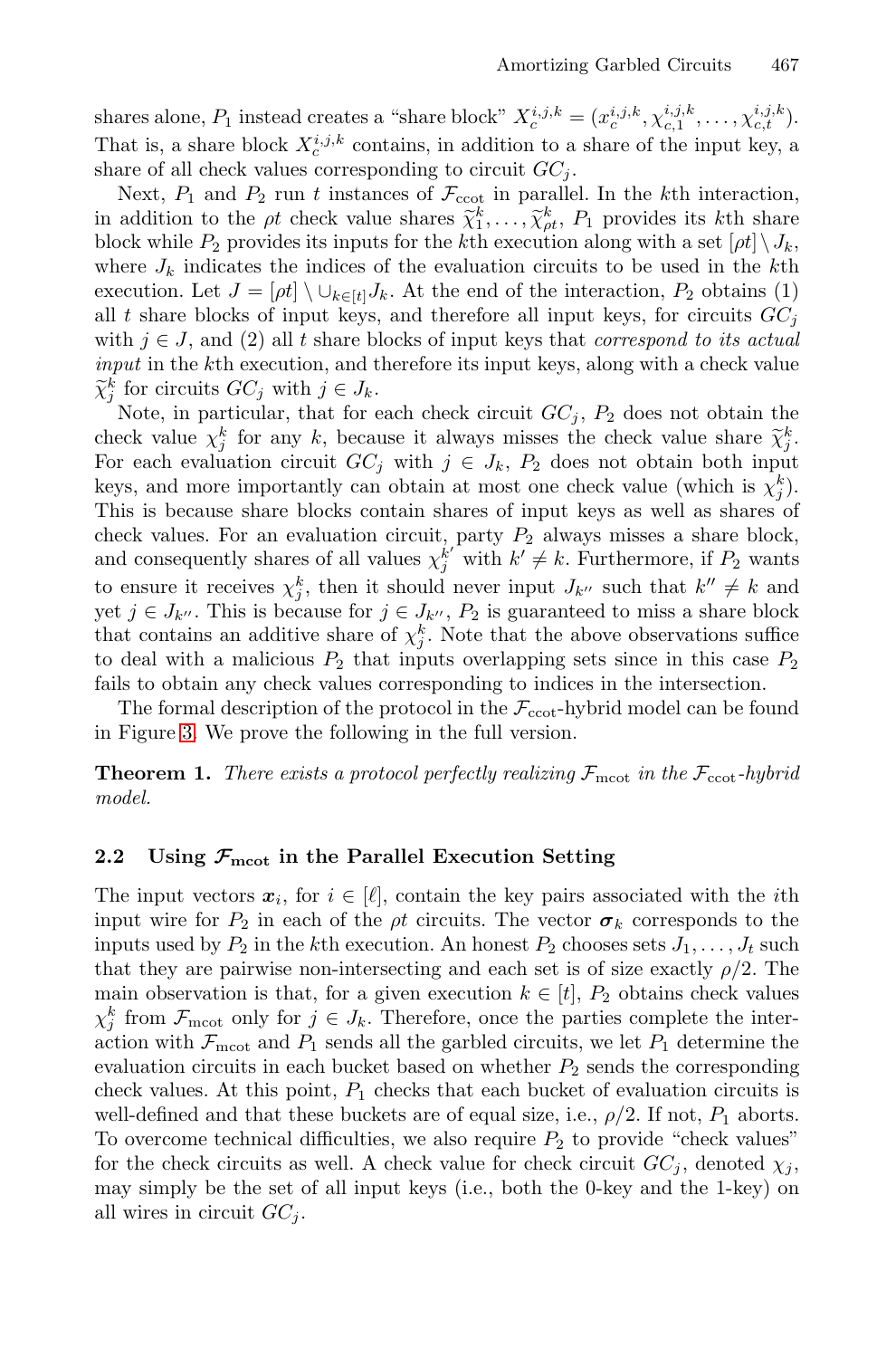## **Inputs:**

 $P_1$  inputs  $\ell$  vectors of pairs  $x_i = \langle (x_0^{i,1}, x_1^{i,1}), \ldots, (x_0^{i,\rho t}, x_1^{i,\rho t}) \rangle$  for  $i \in [\ell]$ .<br>In addition  $P_n$  inputs  $\sigma t^2$  "chock values"  $(x_0^{1,1}, x_0^{1,1}, \ldots, (x_t^{i,\rho t}, x_t^{i,\rho t}))$ In addition,  $P_1$  inputs  $\rho t^2$  "check values"  $(\chi_1^1, \ldots, \chi_{\rho t}^1), \ldots, (\chi_1^t, \ldots, \chi_{\rho t}^t)$ . All values are in  $I_0$   $11^n$ values are in  $\{0, 1\}^n$ .

**−**  $P_2$  inputs  $\sigma_1 = (\sigma_{1,1}, \ldots, \sigma_{1,\ell}), \ldots, \sigma_t = (\sigma_{t,1}, \ldots, \sigma_{t,\ell}) \in \{0,1\}^{\ell}$  and sets  $J_1,\ldots,J_t$ .

### **Protocol:**

- $\mathcal{F}$  For all  $i \in [\ell], P_1$  performs a t-out-of-t additive secret sharing of  $\mathbf{x}_i$  to obtain shares  $\mathbf{x}_{i,1}, \ldots, \mathbf{x}_{i,t}$ . For  $k \in [t]$ , let  $\mathbf{x}_{i,k} = \langle (x_0^{i,1,k}, x_1^{i,1,k}), \ldots, (x_0^{i,\rho t,k}, x_1^{i,\rho t,k}) \rangle$ .<br>Let  $X^{i,j,k} = (x_i^{i,j,k}, x_i^{i,j,k})$  and  $X^{i,j,k} = (x_i^{i,j,k}, x_i^{i,j,k}, x_i^{i,j,k})$ . Let  $X_0^{i,j,k} = (x_0^{i,j,k}, \chi_{0,1}^{i,j,k}, \ldots, \chi_{0,t}^{i,j,k})$  and  $X_1^{i,j,k} = (x_1^{i,j,k}, \chi_{1,1}^{i,j,k}, \ldots, \chi_{1,t}^{i,j,k})$ where  $\chi_{0,1}^{i,j,k}, \ldots, \chi_{0,t}^{i,j,k}$  and  $\chi_{1,1}^{i,j,k}, \ldots, \chi_{1,t}^{i,j,k}$  are random independent values in  $\{0,1\}^n$ . Let  $\mathbf{X}_{i,k} = \langle (X_0^{i,1,k}, X_1^{i,1,k}), \dots, (X_0^{i,p,t,k}, X_1^{i,p,t,k}) \rangle$ .
- **–** For all  $k \in [t]$  and  $j \in [\rho t]$ , set  $\tilde{\chi}_{j}^{k} = \chi_{j}^{k} \oplus \bigoplus_{k' \in [t] \setminus \{k\}, i \in [\ell]} (\chi_{0,k}^{i,j,k'} \oplus \chi_{1,k}^{i,j,k'})$ <br>  $\vdots$  P, and P, run t instances of  $\mathcal{F}_{\cdot}$ , in parallel as follows. In the kth instant
- $P_1$  and  $P_2$  run t instances of  $\mathcal{F}_{\text{ccot}}$  in parallel as follows. In the kth instance: •  $P_1$  inputs  $\ell$  vectors of pairs  $X_{i,k}$  of length  $\rho t$  for  $i \in [\ell]$  and  $\rho t$  "check<br>values"  $\tilde{\chi}^k$   $\tilde{\chi}^k$   $P_2$  inputs  $\sigma_{i,k} \in [0, 1]$  and the set  $[\sigma^i] \setminus I$ values"  $\tilde{\chi}_1^k, \ldots, \tilde{\chi}_{k'}^k$ .  $P_2$  inputs  $\sigma_{k,1}, \ldots, \sigma_{k,\ell} \in \{0,1\}$  and the set  $[\rho t] \setminus J_k$ .<br>  $P_k$  rescince  $\{\tilde{\chi}_k^k\}$  and  $\{(x_i, j_k)_{k \geq 1} \}$
- $P_2$  receives  $\{\tilde{\chi}_j^k\}_{j \in J_k}$  and  $\{\{X^{i,j,k}_{\sigma_{k,i}}\}_{j \in J_k} \cup \{(X^{i,j,k}_0, X^{i,j,k}_1)\}_{j \in [\rho t] \setminus J_k}\}_{i \in [\ell]}$ **−** For all  $k \in [t]$  and  $j \in J_k$ ,  $P_2$  reconstructs  $\chi_j^k = \tilde{\chi}_j^k \oplus \bigoplus_{k' \in [t] \setminus \{k\}, i \in [\ell]} (\chi_{0,k}^{i,j,k'})$
- $\oplus \chi_{1,k}^{i,j,k'}$ ).<br>Let  $I = \lceil$
- **–** Let  $J = [\rho t] \setminus \bigcup_{k \in [t]} J_k$ . For all  $i \in [\ell]$  and  $j \in [\rho t]$ ,  $P_2$  does the following:
- If  $j \in J$ : set  $x_0^{i,j} = \bigoplus_{k \in [t]} x_0^{i,j,k}$ , and  $x_1^{i,j} = \bigoplus_{k \in [t]} x_1^{i,j,k}$ . • If there exists (unique)  $k \in [t]$  such that  $j \in J_k$ : set  $x_{\sigma_k,i}^{i,j} = \bigoplus_{k \in [t]} x_{\sigma_k,i}^{i,j,k}$ .  $- P_2$  outputs sets  $\{\chi_j^1\}_{j\in J_1}, \ldots, \{\chi_j^t\}_{j\in J_t}$  and  $\{\{(x_0^{i,j}, x_1^{i,j})\}_{j\in J_1}, \{x_{\sigma_{1,i}}^{i,j}\}_{j\in J_1}, \ldots,$ 
	- ${x_{\sigma_{t,i}}^{i,j}}_{j\in J_t} \}_{i\in [\ell]}.$

**Fig. 3.** Realizing  $\mathcal{F}_{\text{mcot}}$  in the  $\mathcal{F}_{\text{ccot}}$ -hybrid model

**Applying the Cheating-Punishment Technique.** Inspired by Lindell's protocol [14], we use the knowledge of two different garbled values for a single output wire as a "proof" that  $P_2$  received inconsistent outputs in a given execution.  $P_2$ can use this proof to obtain  $P_1$ 's input in a cheating-punishment phase. This cheating-punishment phase is implemented via a secure computation protocol, and thus it is important that the second phase functionality has a small circuit. We employ several optimizations proposed by Lindell [14] to keep the size of this circuit small. One important difference in our setting is that, unlike in Lindell's protocol [14], we cannot have, for a given output wire  $w$ , the same output keys  $b_w^0, b_w^1$  across all garbled circuits. This is because in our setting garbled circuits<br>are assigned to different evaluation buckets, and the circuits in each bucket can are assigned to different evaluation buckets, and the circuits in each bucket can be evaluated with different input values, and thus can produce different outputs. Thus (even an honest)  $P_2$  could potentially learn, say, output key  $b_w^0$  in one ex-<br>equation and output key  $b^1$  in another. We address this by simply removing the ecution and output key  $b_w^1$  in another. We address this by simply removing the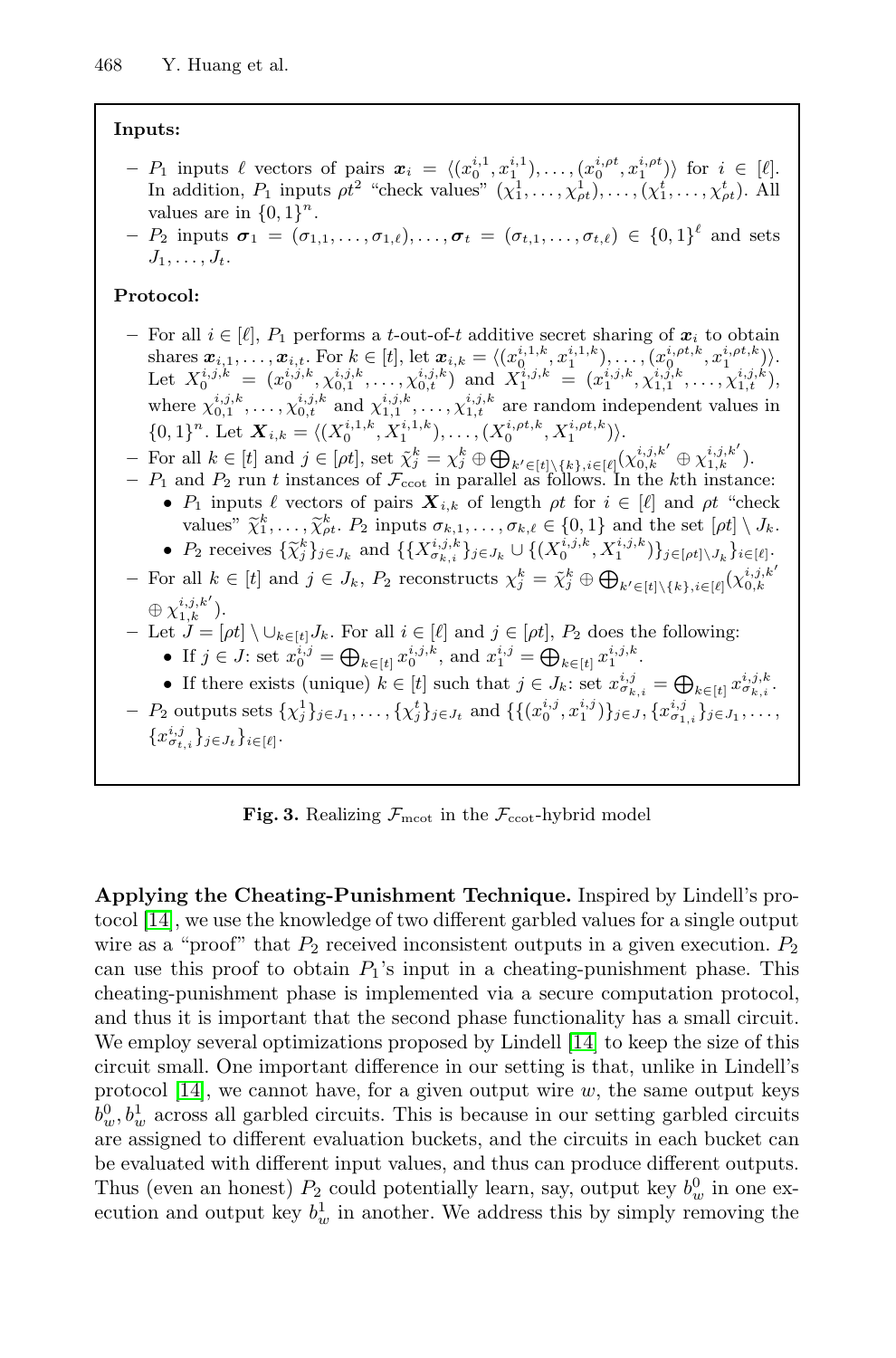requirement that the set of output keys across different garbled circuits are the same. Thus, the circuit for the cheating-punishm[ent](#page-17-0) [ph](#page-17-8)ase for the kth execution must now take as input from  $P_1$  all of the output keys in all of the evaluation circuits in the kth bucket, and from  $P_2$  a pair of output keys that serve as proof of cheating. Somewhat surprisingly, we show that the size of the circuit (measured as the number of non-XOR gates) for the cheating-punishment phase is essentially the same as the circuit in Lindell's protocol [14].<sup>2</sup>

Another detail we wish to point out is that in our protocol we need to run separate cheating-punishment phases for each execution. This is a restriction imposed by the way in which  $P_1$  proves consistency of its inputs [14,16]. However, we can run all of the t cheating-punishment phases in parallel. For this reason we use the universally composable variant of Lindell and Pinkas's protocol [16] (which is [ess](#page-17-0)[ent](#page-17-8)ially obtained by replacing oblivious transfers and zero-knowledge subprotocols with their universally composable variants) to implement each cheating-punishment phase.

**Other Details.** We now describe other important details of our protocol.

- **–** Input consistency across multiple executions. It is important to guarantee that  $P_1$  provides consistent inputs across all circuits in the kth execution. Fortunately, existing mechanisms [14,16] for ensuring input consistency in the single execution setting can be readily extended to the multiple execution setting as well.
- **–** Encoded translation tables for garbled circuits. As in Lindell's protocol [14], we modify the output translation tables used in the garbled circuits. Specifically, for keys  $k_i^0, k_i^1$  on output wire i, we create an *encoded* output table  $[h(k^0), h(k^1)]$  where h is some one-way function. We require that the out- $[h(k_i^0), h(k_i^1)]$  $[h(k_i^0), h(k_i^1)]$  $[h(k_i^0), h(k_i^1)]$ , where h is some one-way function. We require that the out-<br>put keys (or more precisely the output of h applied to the output keys) put keys (or more precisely, the output of  $h$  applied to the output keys) corresponding to 0 and 1 are distinct. This encoding gives us the following two properties: (1)  $P_2$  after evaluating a garbled circuit can use the encoded translation tables to determine whether the output is 0 or 1, and (2) the encoded translation table does not reveal the other output key (since this is equivalent to inverting the one-way function) to  $P_2$ .
- **–** Optimizing the cheating-punishment circuit. We can apply similar techniques as shown by Lindell [14] to optimize the size of the cheating-punishment circuit to contain only  $\ell$  non-XOR gates. We leave the details to the full version.

**Formal Description.** [W](#page-17-0)e proceed to the formal description of our protocol.

**Inputs:**  $P_1$  has input  $x = (x_1, \ldots, x_t)$ , where  $x_k \in \{0, 1\}^{\ell}$ , and  $P_2$  has input  $y = (y_1, \ldots, y_t)$  where  $y_t \in \{0, 1\}^{\ell}$  $y = (y_1, \ldots, y_t)$ , where  $y_k \in \{0, 1\}^{\ell}$ .

<sup>2</sup> Of course, the cost of realizing our cheating-punishment phase is more than the corresponding cost in Lindell's protocol [14], mainly due to  $P_1$ 's input being larger (but only by a factor of  $\rho/2$ ).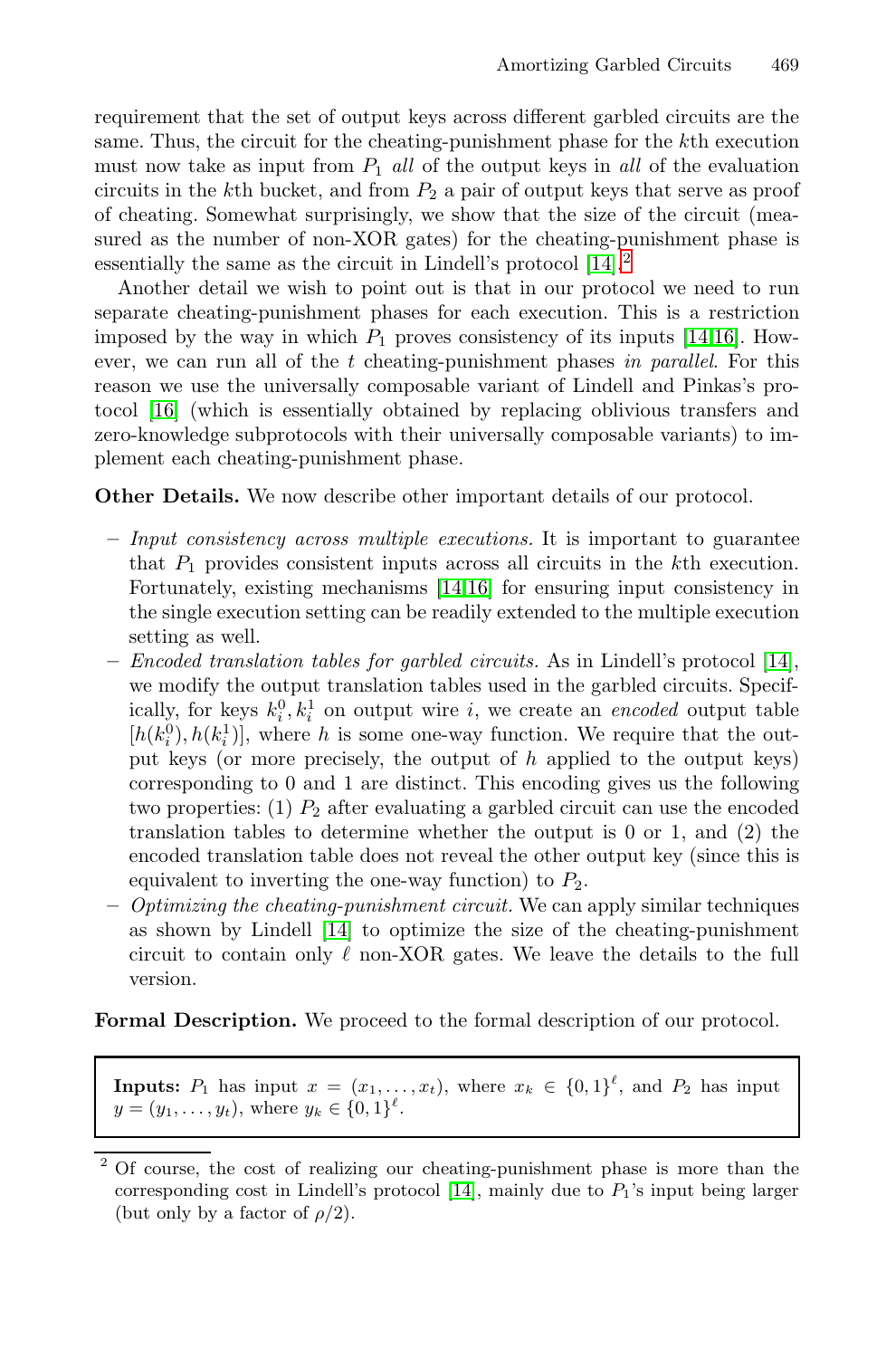**Auxiliary Inputs:** A statistical security parameter s, a computational security parameter n, the description of a circuit C where  $C(x, y) = f(x, y)$ , the number of evaluations t of the function f, and  $(\mathbb{G}, q, g)$  where  $\mathbb{G}$  is a cyclic group with generator g and prime order q, where q is of length n. Let  $Ext : \mathbb{G} \to \{0,1\}^n$ be a function mapping group elements to bitstrings. In the following,  $\rho = \rho(s, t)$ is the replication factor defined as being the smallest  $u \in \mathbb{N}$  such that for all  $m \in \{u/2, \ldots, ut/2\}$  it holds that  $t \cdot {ut - m \choose ut/2} {m \choose ut/2} {ut/2 \choose u/2} \leq 2^{-s}$ . If no such u<br>exists or if  $s > s$  then parties abort this protocol and instead run the fast  $CkC$  $\text{exists or if } \rho \geq s, \text{ then parties abort this protocol, and instead run the fast C&C\n\nprotocol [14] for the function  $f(t)$$ protocol [14] for the function  $f^{(t)}$ .

**Outputs:**  $P_2$  receives  $f^{(t)}(x, y)$  and  $P_1$  receives no output. Let  $\ell'$  denote the length of the output of  $f(x, y)$ of the output of  $f(x, y)$ .

## **Protocol:**

- 1. **Input key choice and circuit preparation:**
	- $\begin{array}{c}\n-P_1 \text{ chooses random values } a_1^0, a_1^1, \ldots, a_\ell^0, a_\ell^1 \in_R \mathbb{Z}_q, r_1, \ldots, r_{\rho t} \in_R \mathbb{Z}_q \\
	\text{and } (b_1^0, b_1^1, \ldots, b_{\rho t}^0, b_1^1, \ldots, b_{\rho t}^0, b_{\rho t}^1, \ldots, b_{\rho t}^0, b_{\rho t}^1, \ldots, b_{\rho t}^0, b_{\rho t}^1, \ldots, b_{\rho t}^0, b_{\rho t}^1, \ldots, b_{\rho t}^0, b$ and  $(b_{1,1}^0, b_{1,1}^1, \ldots, b_{1,\ell}^0, b_{1,\ell}^1, \ldots, (b_{\rho t,1}^0, b_{\rho t,1}^1, \ldots, b_{\rho t,\ell}^0, b_{\rho t,\ell}^1, b_{\rho t,\ell}^1) \in \mathbb{R}$  {0, 1}<sup>net</sup> such that for every  $c_1, c_2 \in \{0, 1\}, j_1, j_2 \in [\rho t], i_1, i_2 \in [\ell']$  it holds that  $b^{c_1} = b^{c_2}$  if  $i_1 = i_2$  and  $i_1 = i_2$  and  $c_1 = c_2$  $\dot{c}_{j_1,i_1}^{c_1} = b_{j_2,i_2}^{c_2}$  iff  $i_1 = i_2$  and  $j_1 = j_2$  and  $c_1 = c_2$ .<br>  $\dot{c}_{j_1,i_1}^{c_1} = j_2^{c_2}$  and  $j_1 = j_2$  and  $c_1 = c_2$ .
	- .<br>T  $\overline{\mathcal{L}}$  Let  $w_1, \ldots, w_\ell$  denote the input wires corresponding to  $P_1$ 's input, let  $w_{i,j}$  denote the *i*<sup>th</sup> input wire in the *i*<sup>th</sup> architecturity and let  $k^b$ , denote denote the *i*th input wire in the *j*th garbled circuit, and let  $k_{i,j}^b$  denote the level associated with bit h on wire  $w_i \in P_i$  sets  $k_{i,j}^b$ , as follows: the key associated with bit b on wire  $w_{i,j}$ .  $P_1$  sets  $k_{i,j}^b$  as follows:

$$
k_{i,j}^0 = \text{Ext}(g^{a_i^0 \cdot r_j})
$$
 and 
$$
k_{i,j}^1 = \text{Ext}(g^{a_i^1 \cdot r_j}).
$$
  
denote the output wires. The keys for wire

- $-$  Let  $w'_1, \ldots, w'_{\ell'}$  denote the output wires. The keys for wire  $w'_i$  in the j<sup>th</sup> symbol circuit are set to  $b^0$ , and  $b^1$ . garbled circuit are set to  $b_{j,i}^0$  and  $b_{j,i}^1$ .<br>*P<sub>1</sub>* constructs *ot* independent garbling
- $-P_1$  constructs  $\rho t$  independent garblings,  $GC_1, \ldots, GC_{pt}$ , of circuit C, using random keys except for wires  $w_1, \ldots, w_\ell$  and  $w'_1, \ldots, w'_m$ , where the keys are set as above.
- 2. **Oblivious transfers:**  $P_1$  and  $P_2$  run  $\mathcal{F}_{\text{mcot}}$  as follows:
	- $-$  For *i* ∈ [ $\ell$ ], let  $z_i$  denote a vector containing the *ρt* pairs of keys associated<br>with *P*<sup>3</sup> ith input bit in all the garbled circuite, *P*<sub>1</sub> inputs  $z_i$ with  $P_2$ 's *i*th input bit in all the garbled circuits.  $P_1$  inputs  $\boldsymbol{z}_1, \ldots, \boldsymbol{z}_\ell$ , as well as random values  $\chi_1^1, \ldots, \chi_{pt}^1; \ldots; \chi_1^t, \ldots, \chi_{pt}^t$ .<br>*P*<sub>2</sub> inputs random sets *L*, which are pairwish
	- $-P_2$  inputs random sets  $J_1,\ldots,J_t$  which are pairwise non-intersecting subsets of  $[\rho t]$  such that for all  $k \in [t]$  it holds that  $|J_k| = \rho/2$ . Let  $J = [\rho t] \setminus \cup_{k \in [t]} J_k$ .  $P_2$  also inputs bits  $(\sigma_{1,1}, \ldots, \sigma_{1,\ell}), \ldots, (\sigma_{t,1}, \ldots, \sigma_{t,\ell}) \in$ <br>  $J_0 \cup \mathbb{R}^{\ell}$  where  $\sigma_{i,j} := \mathcal{U}_j$  for every  $i \in [\ell]$  and  $k \in [t]$  $\{0,1\}^{\ell}$ , where  $\sigma_{k,i} = y_{k,i}$  for every  $i \in [\ell]$  and  $k \in [t]$ .<br>For  $i \in I$  Be receives both input keys associated with
	- **–** For <sup>j</sup> <sup>∈</sup> <sup>J</sup>, <sup>P</sup><sup>2</sup> receives both input keys associated with its input wires in garbled circuit  $GC_j$ , and for each  $k \in [t]$  and  $j \in J_k$ ,  $P_2$  receives the keys associated with its input  $y_k$  on its input wires in garbled circuit  $GC_j$ . Also, for every  $k \in [t]$  and  $j \in J_k$ ,  $P_2$  receives  $\chi_j^k$ .<br>determines the commitments:  $P_1$  sends  $\overline{P_1}$ .
- 3. **Send circuits and commitments:**  $P_1$  sends  $P_2$  the garbled circuits  $CC_1$  of  $CC_2$  the "seed" for the randomness extractor  $\overline{F}_{\mathbf{X}}$  the following  $GC_1, \ldots, GC_{pt}$ , the "seed" for the randomness extractor Ext, the following commitment to the garbled values associated with  $P_1$ 's input wires:

$$
\{(i, 0, g^{a_i^0}), (i, 1, g^{a_i^1})\}_{i \in [\ell]} \quad \text{and} \quad \{(j, g^{r_j})\}_{j=1}^{pt}
$$

and the encoded output translation tables:

 $\{[(h(b_{j,1}^0), h(b_{j,1}^1)), \ldots, (h(b_{j,\ell'}^0), h(b_{j,\ell'}^1))] \}_{j \in [\rho t]}.$ 

If 
$$
h(b_{j,i}^0) = h(b_{j,i}^1)
$$
 for any  $1 \leq i \leq \ell', 1 \leq j \leq \rho t$ , then  $P_2$  aborts.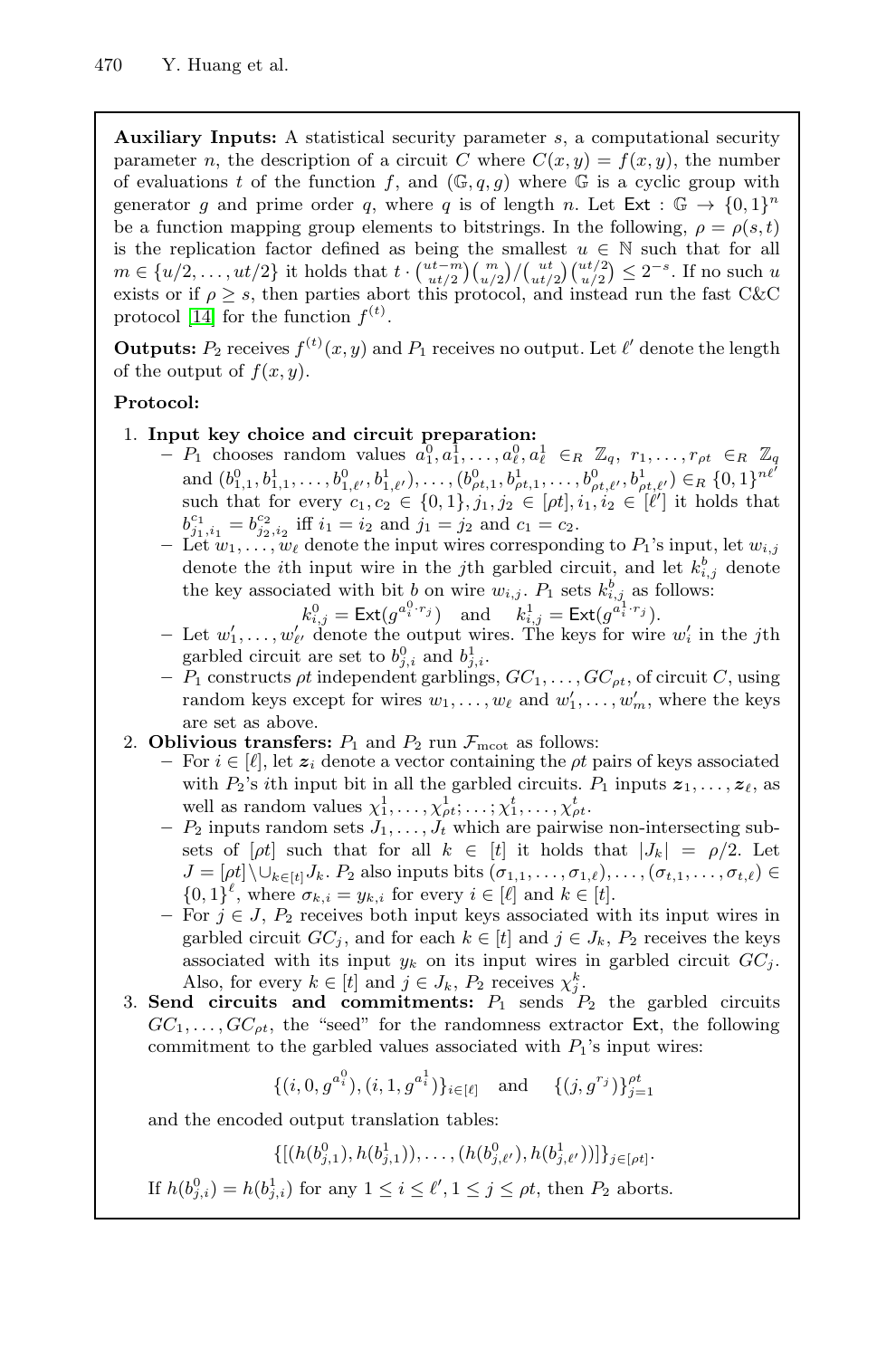- 4. **Send cut-and-choose challenge:**  $P_2$  sends  $P_1$  the sets  $J, J_1, \ldots, J_t$  along with values  $\{\chi_j^1\}_{j\in J_1}, \ldots, \{\chi_j^t\}_{j\in J_t}$ , and all the keys associated with its input<br>wires in all circuits  $GC$ , for  $i \in I$ . If the values received by P, are (1) incorrect wires in all circuits  $GC_j$  for  $j \in J$ . If the values received by  $P_1$  are (1) incorrect, or (2) the sets  $J_1, \ldots, J_t$  are not pairwise non-intersecting, or (3) the input keys associated with  $P_2$ 's input wires in circuits  $GC_i$  are revealed incorrectly, or (4) there exists some  $k \in [t]$  such that  $|J_k| \neq \rho/2$ , then it outputs  $\perp$  and aborts. Circuits  $GC_j$  for  $j \in J$  are called *check circuits* and circuits  $GC_j$  for  $j \in J_k$  are called *evaluation circuits* in the *kth bucket*.<br>**Send garbled input values in the evaluation circuit**
- 5. **Send garbled input values in the evaluation circuits:** For each  $k \in [t]$ :<br>*P.* sends the input keys associated with input x, for the evaluation circuits  $P_1$  sends the input keys associated with input  $x_k$  for the evaluation circuits in the kth bucket: For each  $j \in J_k$  and every wire  $i \in [\ell], P_1$  sends the value in the kth bucket: For each  $j \in J_k$  and every wire  $i \in [\ell], P_1$  sends the value  $k'_{i,j} = g^{a_i^x k, i, r_j}$  and  $P_2$  sets  $k_{i,j} = \text{Ext}(k'_{i,j}).$ <br>Circuit evaluation: For each  $k \in [t]$ ,  $P_2$
- 6. **Circuit evaluation:** For each  $k \in [t]$ ,  $P_2$  does the following:<br>- For each  $j \in J_k$  and every wire  $i \in [\ell']$ .  $P_2$  computes b
	- $\mathcal{F}$  For each  $j \in J_k$  and every wire  $i \in [\ell'], P_2$  computes  $b'_{j,i}$  by evaluating  $\mathcal{F}C$ . If  $P_2$  receives exactly are valid output value per output wire then  $GC<sub>i</sub>$ . If  $P<sub>2</sub>$  receives exactly *one* valid output value per output wire, then let  $z_k$  denote this output. In this case, it chooses random values  $b_0^k, b_1^k \in R$ <br>10,  $11^n$ . If  $P_2$  receives two valid outputs on any output wire then it sets  ${0, 1}^n$ . If  $P_2$  receives *two* valid outputs on any output wire then it sets  $b_0^k = b'_{j_1,i}$  and  $b_1^k = b'_{j_2,i}$ , where  $j_1, j_2 \in J_k$  denote the conflicting circuit<br>indices If  $P_2$  receives no valid output values on any output wire then  $P_2$ indices. If  $P_2$  receives *no* valid output values on any output wire, then  $P_2$ aborts.
- 7. **Run secure computation to detect cheating:** For each  $k \in [t]$ ,  $P_1$  and <sup>P</sup><sup>2</sup> do the following *in parallel*:

 $P_1$  defines a circuit with the values  $\{b_{j,1}^0, b_{j,1}^1, \ldots, b_{j,\ell'}^0, b_{j,\ell'}^1\}_{j \in J_k}$  hardcoded.<br>The circuit computes the following function: The circuit computes the following function:

- $P_1$  inputs  $x_k \in \{0, 1\}^{\ell}$  and has no output.<br>  $P_2$  inputs a pair of values  $h_2^k h_2^k$ .
- $P_2$  inputs a pair of values  $b_0^k, b_1^k$ .<br>  $=$  If there exists values  $i \in [\ell']$  at
- **−** If there exists values  $i \in [\ell']$  and  $j_1, j_2 \in J_k$  such that  $b_0^k = b_{j_1,i}^0$  and  $b_k^k = b_1^1$ , then  $B_0$ 's output is  $x_i$ ; otherwise it receives no output  $b_1^k = b_{j_2,i}^1$ , then  $P_2$ 's output is  $x_k$ ; otherwise it receives no output.<br>
and  $P_2$  run the UC-secure protocol of Lindell and Pinkas [16] on this

 $P_1$  and  $P_2$  run the UC-secure protocol of Lindell and Pinkas [16] on this circuit (except for the proof of  $P_1$ 's input values), as follows:

- $\overline{P}_1$  inputs  $\overline{x}_k$ ;  $P_2$  inputs  $b_0^k$  and  $b_1^k$  as computed in Step 6.<br>  $\overline{P}_1$  The garbled circuits constructed by  $P_1$  use the same  $a_0^0$  and
- The garbled circuits constructed by  $P_1$  use the same  $a_i^0, a_i^1$  values as were<br>chosen in Stap 1, and the parties use  $3(e + \log t)$  copies of the circuit for chosen in Step 1, and the parties use  $3(s + \log t)$  copies of the circuit for the cut-and-choose.
- If this computation results in an abort, then both parties halt.
- 8. **Check circuits for computing**  $f^{(t)}(x, y)$ :  $(x, y)$ :<br><sup>2</sup> chec
	- $-$  For  $j \in J$ ,  $P_1$  sends  $r_j$  to  $P_2$ , and  $P_2$  checks that these values are consistent<br>with the pairs  $f(i, a^{r_j})$  is a received in Step 3. If not  $P_2$  aborts with the pairs  $\{(j, g^{r_j})\}_{j\in J}$  received in Step 3. If not,  $P_2$  aborts.
	- $-$  For every  $j \in J$ ,  $P_2$  uses the  $g^{a_i^0}, g^{a_i^1}$  values received in Step 3 and the r<sub>j</sub>, values received above to compute the keys for  $P_2$ 's input wires as  $b_i^0$ . − values received above to compute the keys for  $P_1$ 's input wires as  $k_{i,j}^0 =$  $\text{Ext}(g^{a_i^0 \cdot r_j}), k_{i,j}^1 = \text{Ext}(g^{a_i^1 \cdot r_j}).$  In addition,  $P_2$  uses the keys obtained from  $\mathcal{F}$  in Stop 2 for its own input wires. By verifies that  $GC$  is a correct  $\mathcal{F}_{\text{mcot}}$  in Step 2 for its own input wires.  $P_2$  verifies that  $GC_j$  is a correct garbling of C. If there exists a circuit for which this does not hold, then  $P_2$  aborts.
- $P_2$  aborts.<br>**ify** consis 9. **Verify consistency of**  $P_1$ **'s input:** For each  $k \in [t]$ : Let  $J_k$  be the set of chock circuits used in the 2PC computation in Step 7 for the *k*th bucket let check circuits used in the 2PC computation in Step 7 for the kth bucket, let  $\hat{x}_{k}$  be the set of  $\hat{x}_{k}$  be the value used in that computation and let  $\hat{k}_{k}$  be the analogous value  $\hat{r}_{j,k}$  be the value used in that computation, and let  $\hat{k}_{i,j}$  be the analogous value of  $k'_{i,j}$  in Step 5 received by  $P_2$  in the computation in Step 7. For each  $k \in [t]$ ,<br> $P_1$  and  $P_2$  do the following in parallel. <sup>P</sup><sup>1</sup> and <sup>P</sup><sup>2</sup> do the following *in parallel*: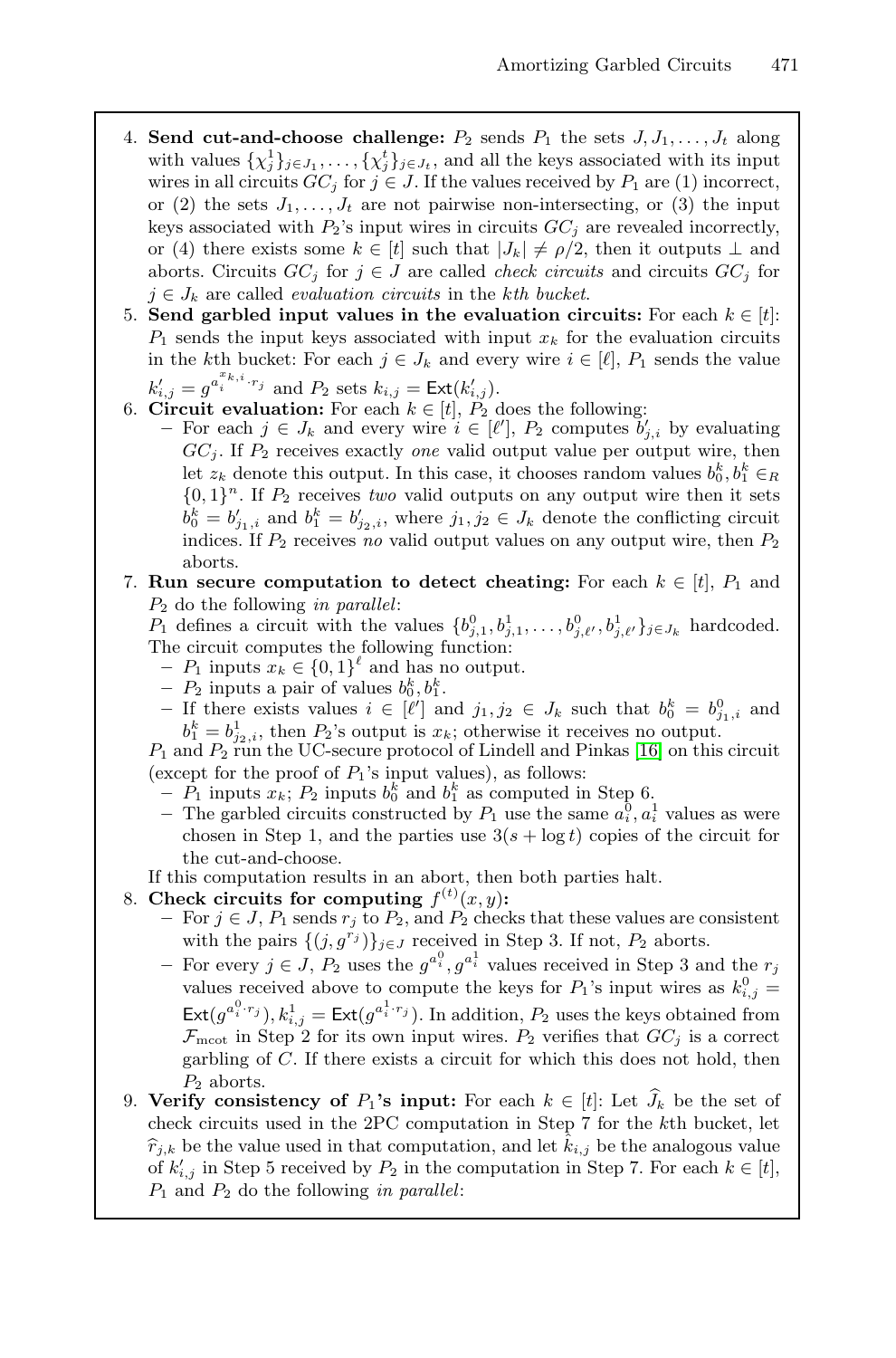- **−** For every input wire  $i \in [\ell'], P_1$  proves a zero-knowledge proof-of-<br>
knowledge that there exist some  $\sigma_i : \in \{0, 1\}$  such that for every  $i \in I$ . knowledge that there exist some  $\sigma_{k,i} \in \{0,1\}$  such that for every  $j \in J_k$ and every  $j' \notin \hat{J}_k$ , it holds that  $k'_{i,j} = g^{a_i^{\sigma_k,i} \cdot r_j}$  and  $\hat{k}_{i,j} = g^{a_i^{\sigma_k,i} \cdot \hat{r}_{j',k}}$ . If any of the t proofs fail, then  $P_2$  aborts.
- <span id="page-14-0"></span>10. **Output evaluation:** For each  $k \in [t]$ ,  $P_2$  does the following: **–** If <sup>P</sup><sup>2</sup> received no inconsistent outputs in Step 6, then it uses the encoded translation tables to decode the outputs it received, and sets  $z_k$  to that value. If  $P_2$  received inconsistent output, then let  $x_k$  be the output that  $P_2$  received from the circuit in Step 7. Let  $z_k = f(x_k, y_k)$  be the output in this case.  $P_2$  outputs  $z = (z_1, \ldots, z_t)$  and terminates.

We prove the following theorem in the full version.

**Theorem 2.** Let s (resp., n) be the statistical (resp., computational) security parameter. If the decisional Diffie-Hellman assumption holds in  $(\mathbb{G}, q, q)$ , h is a one-way function, and the underlying circuit garbling procedure is secure, then for all  $t = \text{poly}(n)$ , the protocol described above securely computes  $f^{(t)}$  in the presence of a malicious adversary with error at most  $2^{-s} + \mu(n)$  for some negligible function  $\mu(\cdot)$ .

## **3 The Sequential Execution Setting**

We now consider the setting where the parties securely evaluate the same function  $f$  multiple times sequentially. Let  $t$  denote the number of times the parties wish to evaluate f. Let  $P_1$ 's (resp.,  $P_2$ '[s\)](#page-14-1) input in the kth execution be denoted by  $x_k$  (resp.,  $y_k$ ). Let  $f^{[t]}$  denote the reactive functionality that computes f a total of  $t$  times sequentially.

<span id="page-14-1"></span>T[he m](#page-17-4)[ain](#page-17-13) difference between this setting and the parallel setting discussed in Section 2 is that in the sequential setting the parties may not know their inputs to all executions at the start of the protocol. In particular, inputs may depend on outputs from previous executions. Thus, the parallel execution protocol does not immediately carry over to the sequential setting. To see why, observe for instance that  $\mathcal{F}_{\text{mcot}}$  requires  $P_2$  to submit [a](#page-16-7)ll of its inputs at once<sup>3</sup>. This is not possible since in the sequential setting we cannot assume that  $P_2$  has all its inputs at the beginning of the protocol. Instead, we take a different route; namely, we use the "XOR-tree" approach [15,26] to protect against the so-called "selective failure attack" [13,19,25]. (In the parallel execution setting, this attack was implicitly avoided due to the use of  $\mathcal{F}_{\text{m}cot}$ .) In this approach, the circuit C to be evaluated is first modified into an equivalent circuit  $C_{XT}$  (to include an "XOR-tree" for

<sup>3</sup> Standard oblivious transfer precomputation/"correction" techniques [2] still apply to  $\mathcal{F}_{\text{mcot}}$  as well; however, it is not clear how to "correct"  $\mathcal{F}_{\text{mcot}}$  correlations in a way suitable for the sequential setting.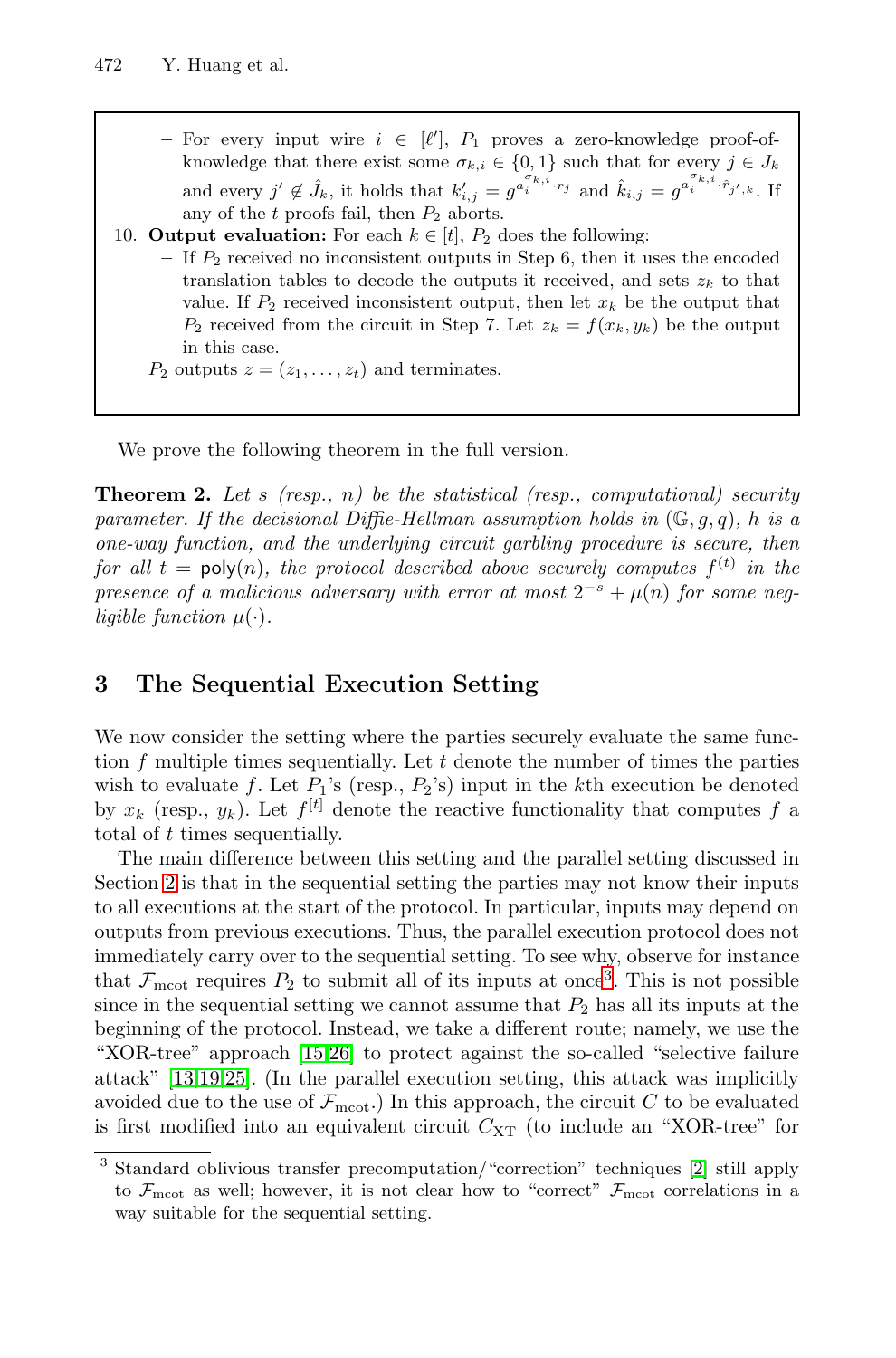$P_2$ 's inputs). Then,  $P_1$  sends commitments to input keys corresponding to  $P_2$ 's input wires in  $C_{\text{XT}}$ . The corresponding decommitments are revealed to  $P_2$  via a standard one-out-of-two oblivious transfer. In order to prevent  $P_2$  from using different inputs across evaluation circuits within the same bucket,  $P_1$  batches together the decommitments corresponding to a particular input wire across all evaluation circuits in a given bucket. Note that herein lies an opportunity for a [mali](#page-16-3)[cio](#page-17-14)[us](#page-17-11)  $P_1$  to force  $P_2$  to abort the protocol depending on its input. (This can be done for instance by sending incorrect decommitments for say only the 0-key on a particular wire.) However, the modified circuit  $C_{XT}$  is such that the success of any such selective OT attack is statistically independent of  $P_2$ 's actual input value. Therefore, if an honest  $P_2$  receives an invalid decommitment and is unable to decrypt the evaluation circuit, then it simply aborts knowing that its privacy is not compromised. Finally, we note that since we use one-out-oftwo oblivious transfer (as opposed to  $\mathcal{F}_{\text{moot}}$ ), we can leverage oblivious transfer extension techniques [10,11,21] to obtain better efficiency.

We stress that the oblivious transfer step happens after  $P_1$  sends all the GCs to  $P_2$ . This is because  $P_2$ 's inputs to all t executions are not available at the beginning of the protocol. Further,  $P_2$ 's inputs may depend on previous outputs, which can be obtaine[d o](#page-16-6)nly by decrypting evaluation circuits, i.e., after the evaluation bucket for the current execution is fully determined. Note that our cut-and-choose tech[ni](#page-16-6)que guarantees that there is at least one good evaluation circuit in every bucket under the assumption that  $P_1$  has already committed to all its (good and bad) garbled circuits before the check sets and the evaluation sets are determined. Unfortunately, the above ordering of the oblivious transfer step and the garbled circuit sending step now allows a malicious  $P_2$  to choose its input as a function of the garbled circuits it receives. To counter this, we need to use adaptively secure garbling schemes [3] instead of standard garbled circuits; adaptively secure garbling schemes can be constructed efficiently in the programmable random oracle model [3]. Note that we do not need the use of adaptively secure garbling schemes for implementing the cheating-punishment phase. Indeed, all the inputs for that subprotocol are known before the phase begins, and therefore, the oblivious transfer step can be carried out before  $P_1$ sends its garbled circuits for that phase.

Due to lack of space, we leave both the formal description and the proof of the following theorem to the full version.

**Theorem 3.** Let s (resp., n) be the statistical (resp., computational) security parameter. If the decisional Diffie-Hellman assumption holds in  $(\mathbb{G}, q, q)$ , h is a one-way function, and the circuit is garbled using an adaptively secure garbling scheme, then for all polynomial values of t, the protocol described above securely computes  $f<sup>[t]</sup>$  in the presence of a malicious adversary with error at most  $2^{-s}$  +  $\mu(n)$  for some negligible function  $\mu(\cdot)$ .

**Acknowledgments.** Work of Yan Huang and Jonathan Katz supported in part by NSF award #1111599. Work of Vladimir Kolesnikov supported in part by the Intelligence Advanced Research Project Activity (IARPA) via Department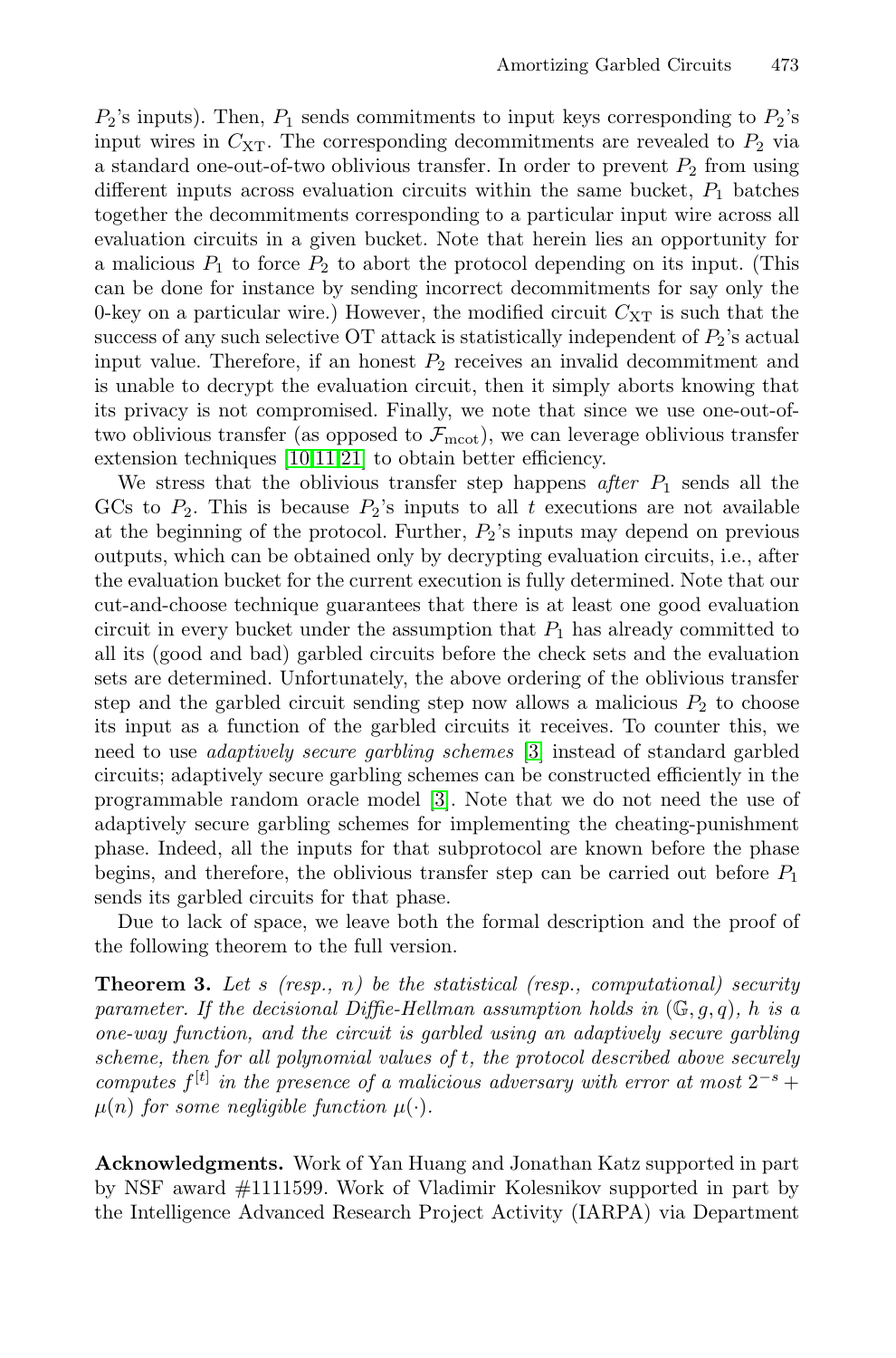of Interior National Business Center (DoI/NBC) contract Number D11PC20194. Work of Ranjit Kumaresan supported by funding from the European Community's Seventh Framework Programme (FP7/2007–2013) under grant agreement number 259426. Work of Alex J. Malozemoff conducted with Government support through the National Defense Science and Engineering Graduate (NDSEG) Fellowship, 32 CFG 168a, awarded by DoD, Air Force Office of Scientific Research. The U.S. Government is authorized to reproduce and distribute reprints for Governmental purposes notwithstanding any copyright annotation thereon. Disclaimer: The views and conclusions contained herein are those of the authors and should not be interpreted as necessarily representing the official policies or endorsements, either expressed or implied, of IARPA, DoI/NBC, or the U.S. Government.

# <span id="page-16-7"></span><span id="page-16-4"></span>**References**

- <span id="page-16-6"></span>1. Applebaum, B., Ishai, Y., Kushilevitz, E., Waters, B.: Encoding functions with constant online rate or how to compress garbled circuits keys. In: Canetti, R., Garay, J.A. (eds.) CRYPTO 2013, Part II. LNCS, vol. 8043, pp. 166–184. Springer, Heidelberg (2013)
- 2. Beaver, D.: Precomputing oblivious transfer. In: Coppersmith, D. (ed.) CRYPTO 1995. LNCS, vol. 963, pp. 97–109. Springer, Heidelberg (1995)
- 3. Bellare, M., Hoang, V.T., Rogaway, P.: Adaptively secure garbling with applications to one-time programs and secure outsourcing. In: Wang, X., Sako, K. (eds.) ASIACRYPT 2012. LNCS, vol. 7658, pp. 134–153. Springer, Heidelberg (2012)
- <span id="page-16-2"></span>4. Cash, D., Jarecki, S., Jutla, C., Krawczyk, H., Roşu, M.-C., Steiner, M.: Highlyscalable searchable symmetric encryption with support for boolean queries. In: Canetti, R., Garay, J.A. (eds.) CRYPTO 2013, Part I. LNCS, vol. 8042, pp. 353– 373. Springer, Heidelberg (2013)
- <span id="page-16-5"></span>5. Damgård, I., Orlandi, C.: Multiparty computation for dishonest majority: From passive to active security at low cost. In: Rabin, T. (ed.) CRYPTO 2010. LNCS, vol. 6223, pp. 558–576. Springer, Heidelberg (2010)
- <span id="page-16-1"></span><span id="page-16-0"></span>6. Frederiksen, T.K., Jakobsen, T.P., Nielsen, J.B., Nordholt, P.S., Orlandi, C.: Mini-LEGO: Efficient secure two-party computation from general assumptions. In: Johansson, T., Nguyen, P.Q. (eds.) EUROCRYPT 2013. LNCS, vol. 7881, pp. 537– 556. Springer, Heidelberg (2013)
- <span id="page-16-3"></span>7. Gennaro, R., Gentry, C., Parno, B.: Non-interactive verifiable computing: Outsourcing computation to untrusted workers. In: Rabin, T. (ed.) CRYPTO 2010. LNCS, vol. 6223, pp. 465–482. Springer, Heidelberg (2010)
- 8. Gordon, S.D., Katz, J., Kolesnikov, V., Krell, F., Malkin, T., Raykova, M., Vahlis, Y.: Secure two-party computation in sublinear (amortized) time. In: Yu, T., Danezis, G., Gligor, V.D. (eds.) ACM CCS 2012, pp. 513–524. ACM Press (2012)
- 9. Huang, Y., Katz, J., Evans, D.: Efficient secure two-party computation using symmetric cut-and-choose. In: Canetti, R., Garay, J.A. (eds.) CRYPTO 2013, Part II. LNCS, vol. 8043, pp. 18–35. Springer, Heidelberg (2013)
- 10. Ishai, Y., Kilian, J., Nissim, K., Petrank, E.: Extending oblivious transfers efficiently. In: Boneh, D. (ed.) CRYPTO 2003. LNCS, vol. 2729, pp. 145–161. Springer, Heidelberg (2003)